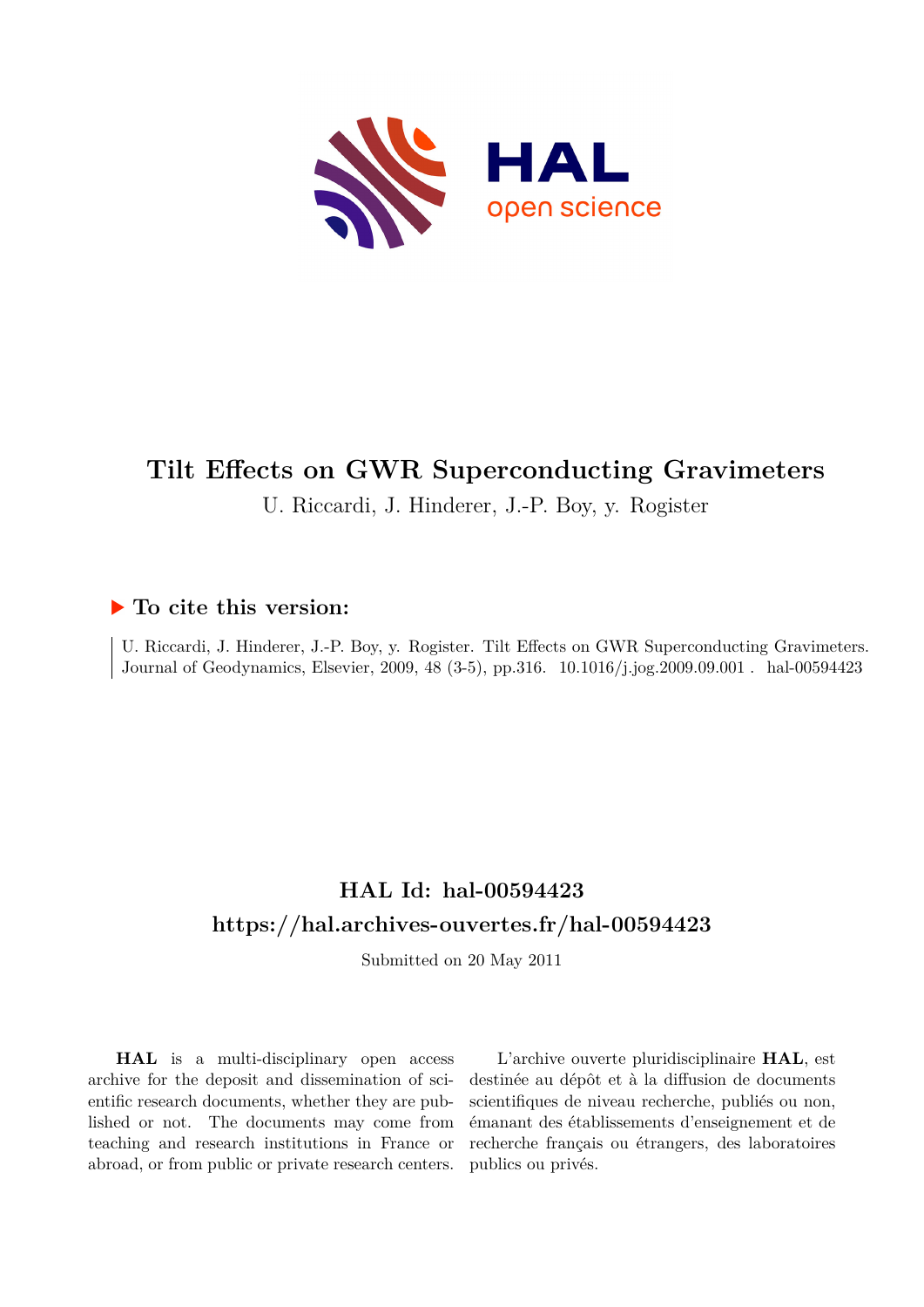## Accepted Manuscript

Title: Tilt Effects on GWR Superconducting Gravimeters

Authors: U. Riccardi, J. Hinderer, J.-P. Boy, Y. Rogister

PII: S0264-3707(09)00068-4 DOI: [doi:10.1016/j.jog.2009.09.001](dx.doi.org/doi:10.1016/j.jog.2009.09.001) Reference: GEOD 895

To appear in: *Journal of Geodynamics*

Please cite this article as: Riccardi, U., Hinderer, J., Boy, J.-P., Rogister, Y., Tilt Effects on GWR Superconducting Gravimeters, *Journal of Geodynamics* (2008), doi:[10.1016/j.jog.2009.09.001](dx.doi.org/10.1016/j.jog.2009.09.001)

This is a PDF file of an unedited manuscript that has been accepted for publication. As a service to our customers we are providing this early version of the manuscript. The manuscript will undergo copyediting, typesetting, and review of the resulting proof before it is published in its final form. Please note that during the production process errors may be discovered which could affect the content, and all legal disclaimers that apply to the journal pertain.

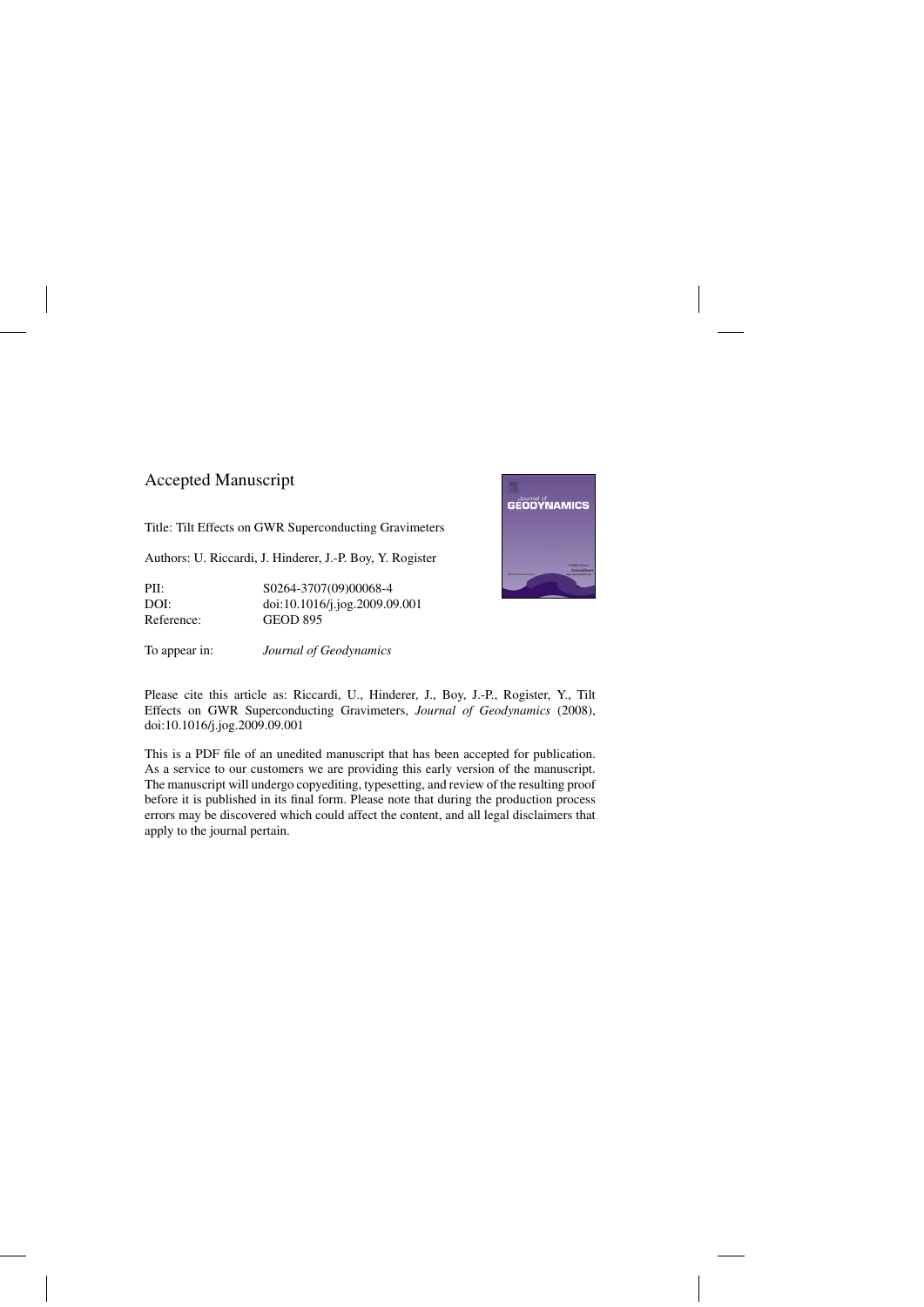### **Tilt Effects on GWR Superconducting Gravimeters**

**Riccardi U. 1, 2, Hinderer J.2 , Boy J.-P. 2,3, Rogister Y. 2** 

<sup>1</sup> Dipartimento di Scienze della Terra, Università "Federico II" di Napoli, L.go S. Marcellino 10, 80138 Naples, Italy. Fax:+390815527631; +33690240291

<sup>2</sup> Institut de Physique du Globe de Strasbourg- (UMR 7516 CNRS-Université de Strasbourg), 5 rue René Descartes, 67084 Strasbourg Cedex, France. 3 Planetary Geodynamics Laboratory, Mail Code 698, NASA Goddard Space Flight Center, Greenbelt, MD 20771,

**USA** 

### **ABSTRACT**

bysine du Globe de Strasbourg- (UMR 7516 CNRS-Université de Strasbourg). S rue René Des<br>odgrand at Globe de Strasbourg- (UMR 7516 CNRS-Université de Strasbourg). S rue René Des<br>odgrannics Laboratory, Mail Code 698, NASA Go The superconducting gravimeters (SGs) are the most sensitive and stable gravity sensors currently available. The low drift and high sensitivity of these instruments allow to investigate several geophysical phenomena inducing small and long-period gravity changes. In order to study such topics, any kind of disturbance of instrumental origin has to be identified and possibly modelled. A critical point in gravity measurement is the alignment of the gravimeter to the local vertical. In fact a tilt of the instrument will lead to an apparent gravity change and can affect the instrumental drift. To avoid these drawbacks, SGs are provided with an "Active Tilt Feedback System" (ATFS) designed to keep the meter aligned to the vertical. We analyze tilt and environmental parameters collected near Strasbourg, France, since 1997 to study the source of the tilt changes and check the capability of the ATFS to compensate them. We also present the outcomes of a calibration test applied to the ATFS output to convert the Tilt Power signals into angles. We find that most of the observed signal has a thermal origin dominated by a strong annual component of about 200 µrad. Nevertheless, our analysis shows that even the tilt due to different geophysical phenomena, other than the thermal ones, can be detected. A clear tidal signal of about 0.05 urad is detectable thanks to the large data stacking  $(> 11 \text{ years})$ . We conclude that (i) the ATFS device compensates the tilt having a thermal origin or coming from any sources and (ii) no significant tilt changes alter the gravity signal, except for the high-frequency  $(> 1 \text{ mHz})$ perturbations.

**Keywords:** Superconducting gravimeter, Tilt output Calibration, Gravity

*Corresponding author: Riccardi U.;* e-mail: umberto.riccardi@unina.it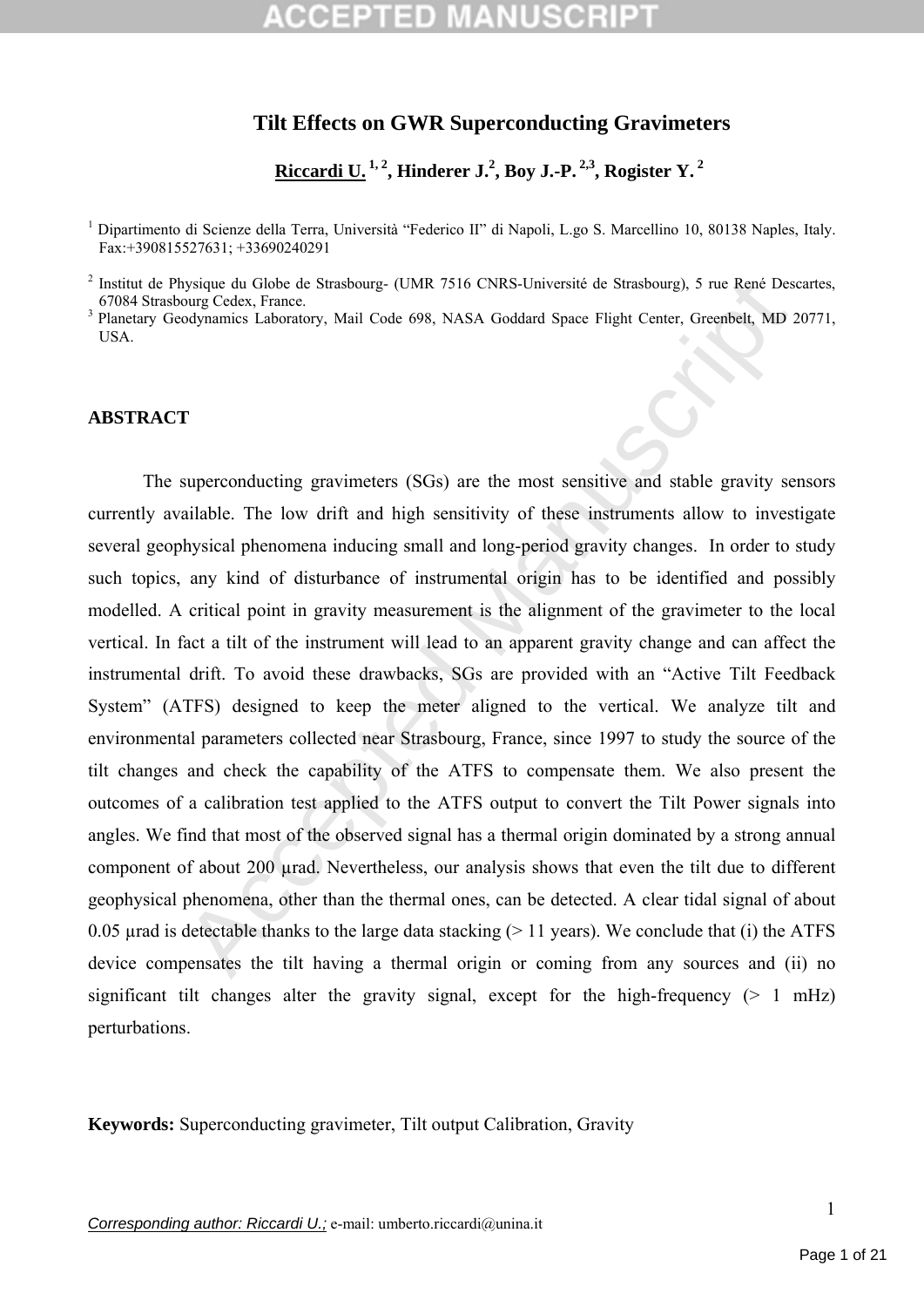### **1. Introduction**

1 μGal or better (Richter et al., 1995; Rosat et al., 2004) and down to 0.5 nm/s<sup>2</sup> i<br>omain (Rosat et al., 2004). The SG is a device that uses magnetic levitation<br>ting sphere instead of a mechanical spring as in the case The superconducting gravimeters (SGs) are the most sensitive and stable gravity sensors currently available for ground-based measurements. The inherent stability of the SGs enables them to detect signals from a sampling time of 1 s up to several years with a time-domain accuracy of  $1 \text{nm/s}^2 = 0.1 \text{ }\mu\text{Gal}$  or better (Richter et al., 1995; Rosat et al., 2004) and down to 0.5 nm/s<sup>2</sup> in the frequency domain (Rosat et al., 2004). The SG is a device that uses magnetic levitation of a superconducting sphere instead of a mechanical spring as in the case of a classical gravimeter. The sensitivity of SG approaches one nGal  $(10^{-11} \text{ ms}^{-2})$ , which corresponds to  $10^{-12}$  of the surface gravity, and drift rates are as low as a few µGal per year. These features allow us to study many geophysical phenomena inducing gravity changes over a broad time-scale range, such as seismic free oscillations, earth tides, ocean and atmospheric loads, post-glacial rebound, seasonal water storage variations and so on (Hinderer & Crossley, 2000; 2004). In order to match such topics, any kind of disturbance of instrumental origin has to be modelled and subtracted from the raw gravity signal. It is of central importance in gravity measurement to align the gravimeter to the local vertical. In fact a tilt of the instrument will lead to an apparent gravity change and can affect the instrumental drift. This effect could deteriorate the quality of the collected data and hide real gravity changes. In principle, all of the aforementioned geophysical sources induce elasto-gravitational deformation of the Earth, and, therefore, a tilt of the ground (e.g. Rerolle et al., 2006; Jahr et al., 2006). Also the daily and seasonal temperature variations produce thermal waves which propagate into the ground and produce the well known thermo-elastic deformation (Berger, 1975). Besides these natural sources, the ambient conditions in the laboratory have to be taken into account. For instance temperature-related tilt signals may be caused by the periodic turning on and off of the air conditioning system. Moreover, air drafts on the dewar can produce rapid variations in horizontal pressure, while temperature changes cause unequal thermal expansion of the dewar walls. Either will produce tilt by causing the top of the dewar to move slightly. In order to avoid all these effects, SGs are provided with an "Active Tilt Feedback System" (ATFS) designed to keep the meter aligned to the vertical to better than a few µradians (GWR Instruments Inc., 1985).

If a gravimeter is tilted by an angle  $\phi$ , from the local vertical, it measures the component of gravity *g cos*φ , along its axis. For φ is small, the difference between the gravity *g* and the projection *g cos*φ of *g* onto the gravimeter axis is  $g\phi^2/2$ , to the second order in  $\phi$ . Of course, the apparent gravity *g cos*φ, which is measured by the gravimeter, is smaller than *g*. The apparent decrease in the gravity is about -4.9 x  $10^{-3}$  nm s<sup>-2</sup> urad<sup>-2</sup>. However, for the SGs, there is an apparent increase in the measured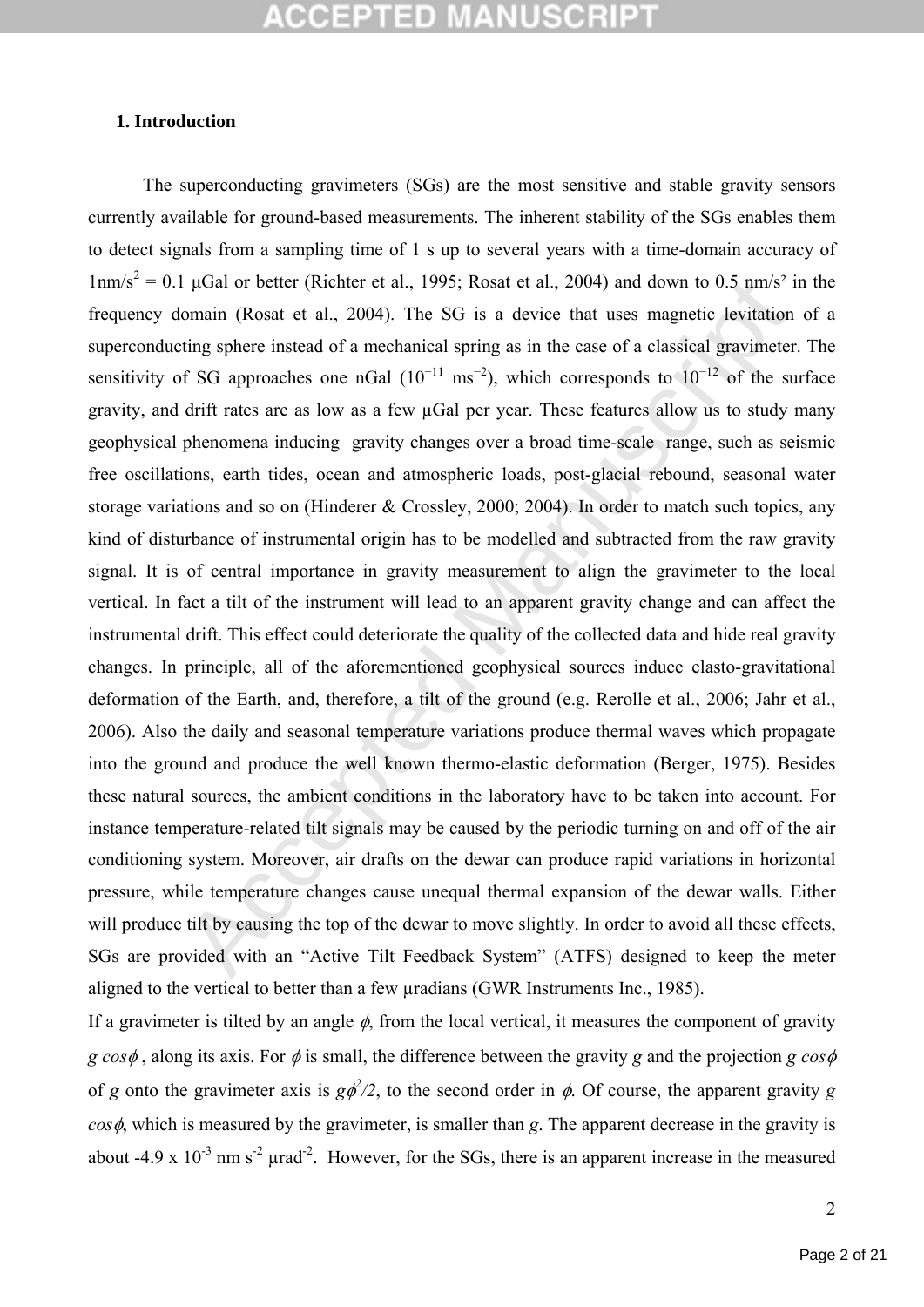# **CCEPTED MANUSCRIP**

gravity. The tilt sensitivity of the SG is opposite to that of the ideal gravimeter because of the geometry of the magnetic field that levitates the sphere. When the SG is tilted, the horizontal component of gravity pushes the sphere away from the axis of the coil. Since the vertical force due to the magnetic field decreases radially from the axis, the sphere falls down as the instrument deviates from the vertical, resulting in an apparent increase in gravity. Thus the gravimeter outputs a minimum value of gravity when it is properly levelled (GWR Instruments Inc., 1985).When the meter is properly levelled, we reach what is called the "Tilt Insensitive Position" (TIP). It is a very important parameter because it measures the extent to which instrumental tilts will induce spurious gravity signals. To reduce this effect, it is recommended that the levelling of the SG be annually checked (Warburton, 1998).

value of gravity when it is properly levelled (GWR Instruments lnc., 1985).Wherely levelled, we reach what is called the "Tilt Insensitive Position" (TIP). It is a rannometer because it measures the extent to which instrum The ATFS consists of: 1) tiltmeters, 2) tilt electronics, 3) thermal levellers (TLs), 4) support frame. Tilt variation of the gravimeter is detected by two tiltmeters, which are orthogonally positioned just above gravity sensing unit at 4K and corresponding analog voltages are sent to the tilt control electronics (GEP-2). Users can record these signals (X, Y "Tilt Balance"). In an active feedback operation, the balance signals generate feedback currents (Left, Right "Tilt Power") for the TLs. Heat expansion elements inside the TLs expand or shrink according to supplied power and keep the Tilt Balance signals nulled to zero. The TLs mechanically tilt the gravimeter through the support frame. They are designed to control only long- period tilt signals - down to about 15 minutes. This implies that the influence of tilt on the seismic band is not accounted for. Higher frequency tilt signals, as those related to earthquakes, are not compensated and they will appear on both the X and Y Tilt Balance signals and gravity. The TLs also have a manual height adjustment element; the gravimeter is tilted by rotating the micrometer head on top of the TL assembly. This device is used for coarse levelling and fine adjustment of the TIP.

There are two types of ATFS-geometries used in SGs: one model is suspended from the top by the support frame while the other is mounted on the base (Iwano & Fukuda, 2004). Both types have the same mechanism in which the support frame has three legs, one is fixed and the others are controlled by the TLs. The two axes of the support frame are linked to two tiltmeters. For the topmounted type (old ones with a big dewar) the support frame is a right isosceles triangle and its orthogonal axes are aligned with the tiltmeter axes. For the bottom-mounted type ("SG C type", having a Compact dewar and most recent "OSG" meters), the support frame is an equilateral triangle and the directions of the support frame and tiltmeters axes are not aligned. The SG C-026 at the J9 station in Strasbourg is of the bottom-mounted type; the geometry and orientation of its tilt frame are illustrated in Fig. 1. The advantage of the isosceles support frames (top-mounted type) is that the left and right axes are orthogonal and the two tiltmeters can be aligned with these axes. For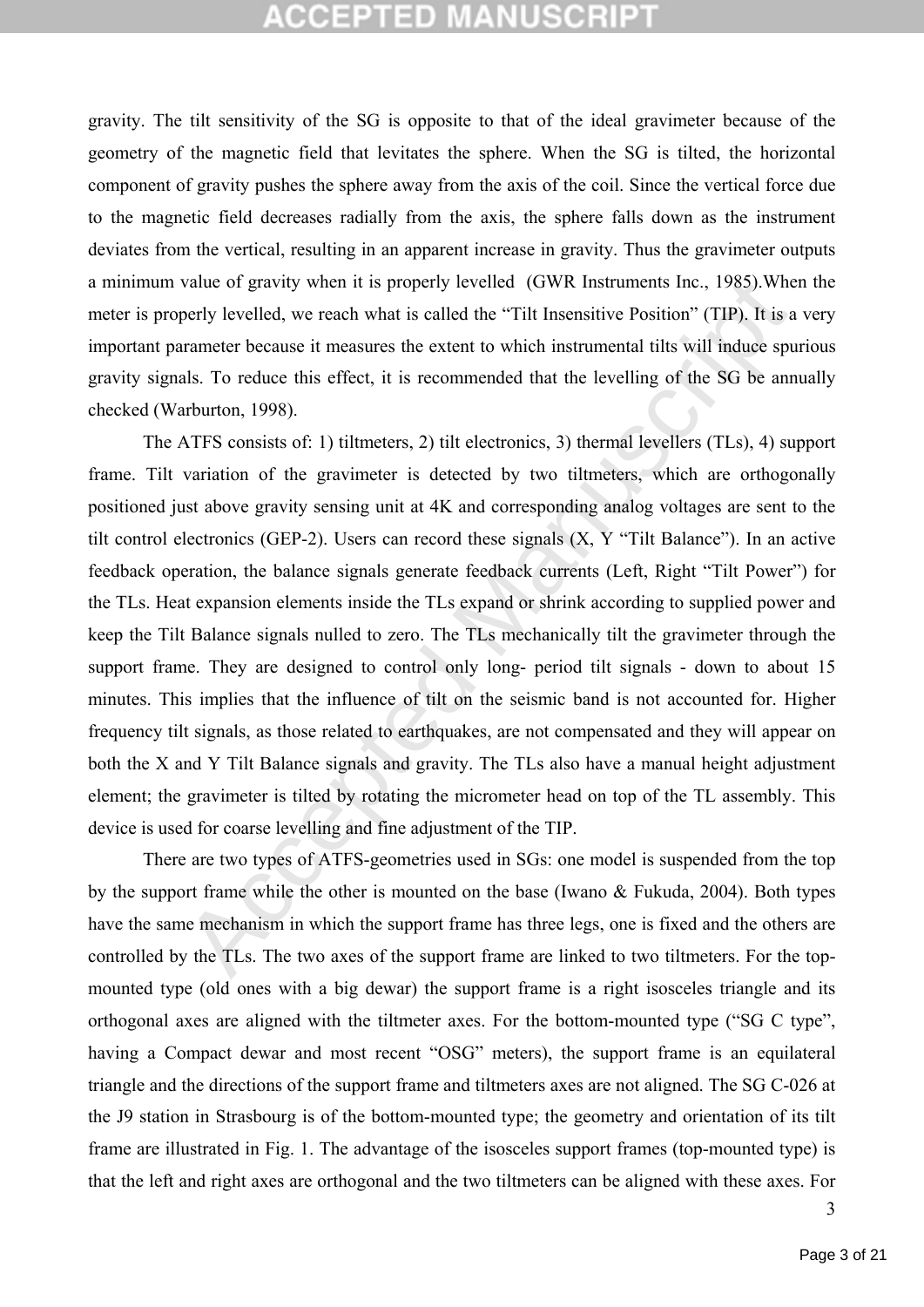# (CELLED)

the sake of the usual procedure of levelling of the gravimeter this means, in the SETUP mode, that a change of the X (or Y) micrometer does not affect the null position measured by the other micrometer.

In order to study the tilt changes at J9, we analyzed more than eleven years of Tilt Power and environmental parameters, namely temperature and humidity, collected since 1997. We evaluate the capability of the ATFS to compensate the tilt changes preserving the verticality of the meter and detect and study the "sources" of the observed tilt changes.

As the scale factors for the SGs ATFS are not provided by the manufacturing company (GWR Instruments Inc.), we face the problem of the TLs output calibration. Here we present a calibration test applied to the Tilt Power signal from the ATFS and its validation by using different methodological approaches.

### **2. Data analysis and results**

capability of the ATFS to compensate the tilt changes preserving the verticality of<br>etect and study the "sources" of the observed tilt changes.<br>
see scale factors for the SGs ATFS are not provided by the manufacturing com The J9 gravity station hosts the superconducting gravimeter C026 (SG-C026) in a bunker 15 km from Strasbourg, where it has been operating since July 1996. The meter has a compact dewar (volume: 125 l) and a tilt frame sizing 28 inches (711.2 mm). It is the bottom mounted type; the geometry and orientation of its tilt frame are illustrated in Fig. 1. The meter is located in a separate gravity room that is somewhat thermally separated from the rest of the equipment, including the devices for the room temperature control and the helium compressor. To decouple mechanically the SG from the building it operates on a concrete pillar that is isolated from the floor and connected to the bedrock. This should minimize the disturbances transmitted from environmental noise or human activity in the building. . In November 1999 an air dryer device was installed to control the room temperature and humidity; it has a switching cycle on/off triggered by a set humidity value and uses fans to distribute the air. The meter is shielded with a styrofoam panel to avoid direct air drafts on the dewar. The SG-C026 is routinely calibrated, 6 times per year on the average, by means of parallel recording with the absolute gravimeter FG5  $\#206$  (Amalvict et al., 2001; Amalvict & Hinderer, 2007). A maintenance experiment, aimed at checking the tilt compensation system, was performed in 2007 by the GWR Instruments Inc. staff. It was developed in two phases: a) gravimeter levelling by means of micrometer changes; b) fine adjustment of the levelling through electronic reset changes. The data allowed us to check the stability of the TIP coordinates;they were slightly different from the values measured when the gravimeter was installed in 1996. Indeed, during more than 11 years the tilt has changed by about 6.5 mils (equivalent height change  $= 0.16$ )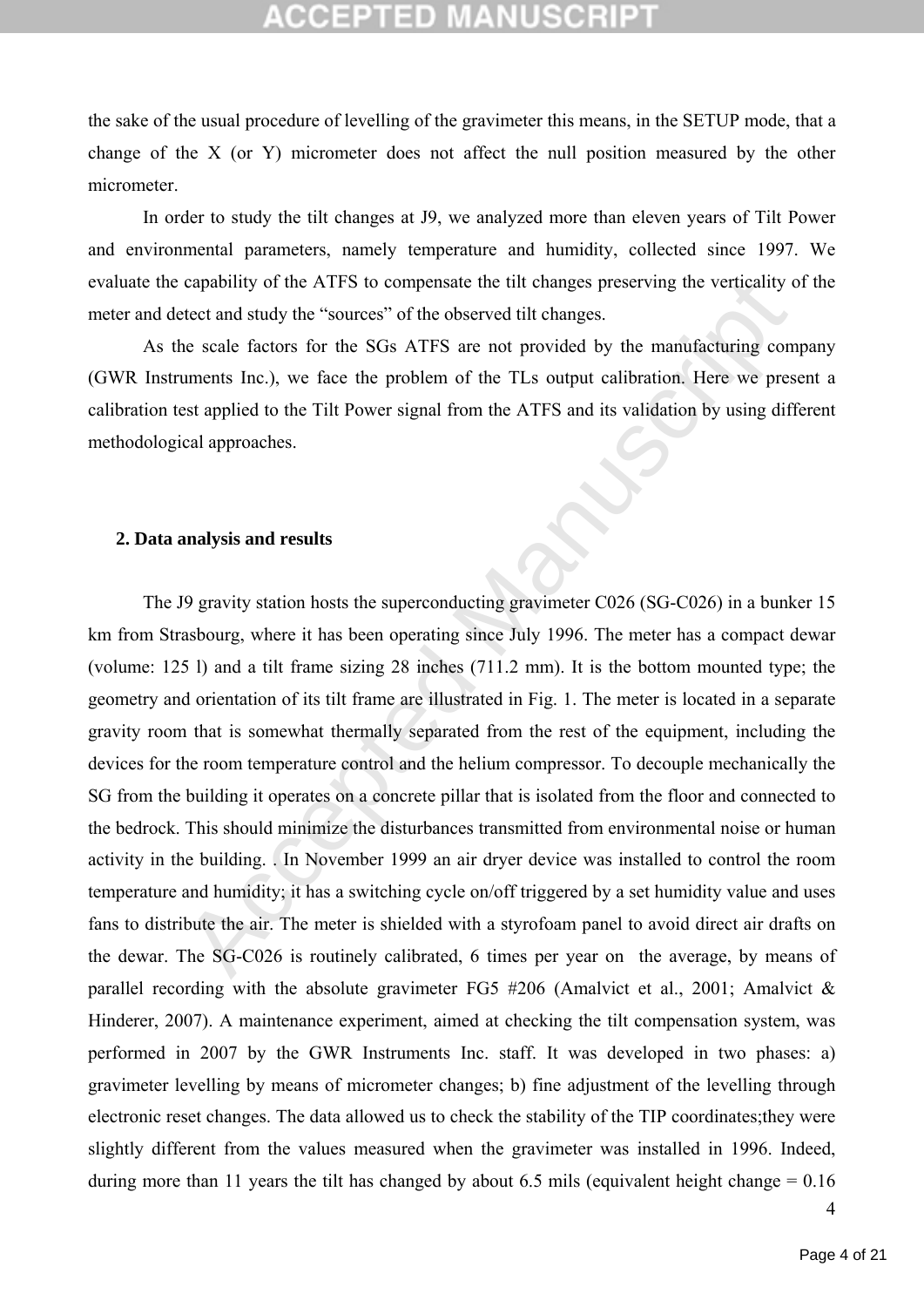## **CCEPTED MANUSCR**

mm), which represents about 225 μrad for the J9 support frame; assuming a linear time change, a rate of about 20 μrad/year is obtained. A similar offset from the true vertical was found by Van Camp and Francis (2007) at Membach (Belgium) station after 10 years of operation. Accounting for the typical accuracy (0.3 mils) for the TIP setting, we can conclude that only small changes affected the SG verticality in more than 11 years.

This experiment was only performed twice to avoid instrumental disturbances.

To study the tilt changes at J9, a 4116-days long (more than 11 years) data-set has been analysed (Fig. 2). The collected signals are the "Tilt Power" outputs from Left and Right TLs (Figs. 2a and 2b) and environmental data (temperature and humidity of the SG room) (Figs. 2c and 2d) from 1997 February  $22<sup>nd</sup>$  to 2008 June  $3<sup>rd</sup>$ . A strong negative correlation between Tilt Power and temperature is quite evident (Fig. 2). The TLs are activated by heat, so it is expected that the tilt control voltages will correlate very well with the room temperature.

experiment was only performed twice to avoid instrumental disturbances.<br>
tudy the tilt changes at 19, a 4116-days long (more than 11 years) data-set has<br>
2.2). The collected signals are the "Tilt Power" outputs from Left Fig. 2d clearly displays that the ambient conditions at the J9 gravity station sharply changed after the setup of the air dryer device at the end of 1999; the mean humidity in the room falls down from 75% to 40%. The drawback of this installation is that the air dryer has "coloured" the ambient noise with a characteristic spectral signature due to the cycling switching on/off triggered by a temperature sensor. The spectral signature consists in a main peak at the frequency 24 *cycles/day* (cpd) [period = 1hour] and higher harmonics (48 cpd, 72 cpd, 96 cpd). These spectral features appeared since the time of the air dryer setup; almost all of the geophysical instruments installed in J9 are affected by this background noise. Moreover the room temperature (Fig. 2c) has been strongly influenced by a massive tree cutting above and around the building in February 1999 to install a permanent GPS antenna. As a consequence, the seasonal variation of the room temperature increases from 4°C to 6°C peak-to-peak. This is likely because the shadowing of the woody cover has disappeared. Since 2007 a further remarkable step-like increase (about 2.4°C peak-to-peak) in the room temperature has to be pointed out; this is imputable to the increase of the heating sources coming from new equipments (data acquisition system for SG and a weather station).

### **2.1. Calibration of the Thermal Levellers output**

Because the scale factors for the ATFS are not provided by the manufacturing company, we apply a calibration procedure to the TLs to convert the tilt voltages into angles. We perform the calibration of the TLs' output voltages by inducing variations in the height of the free legs of the support frame through a known micrometer turn; the units of the micrometer dial are "mils". The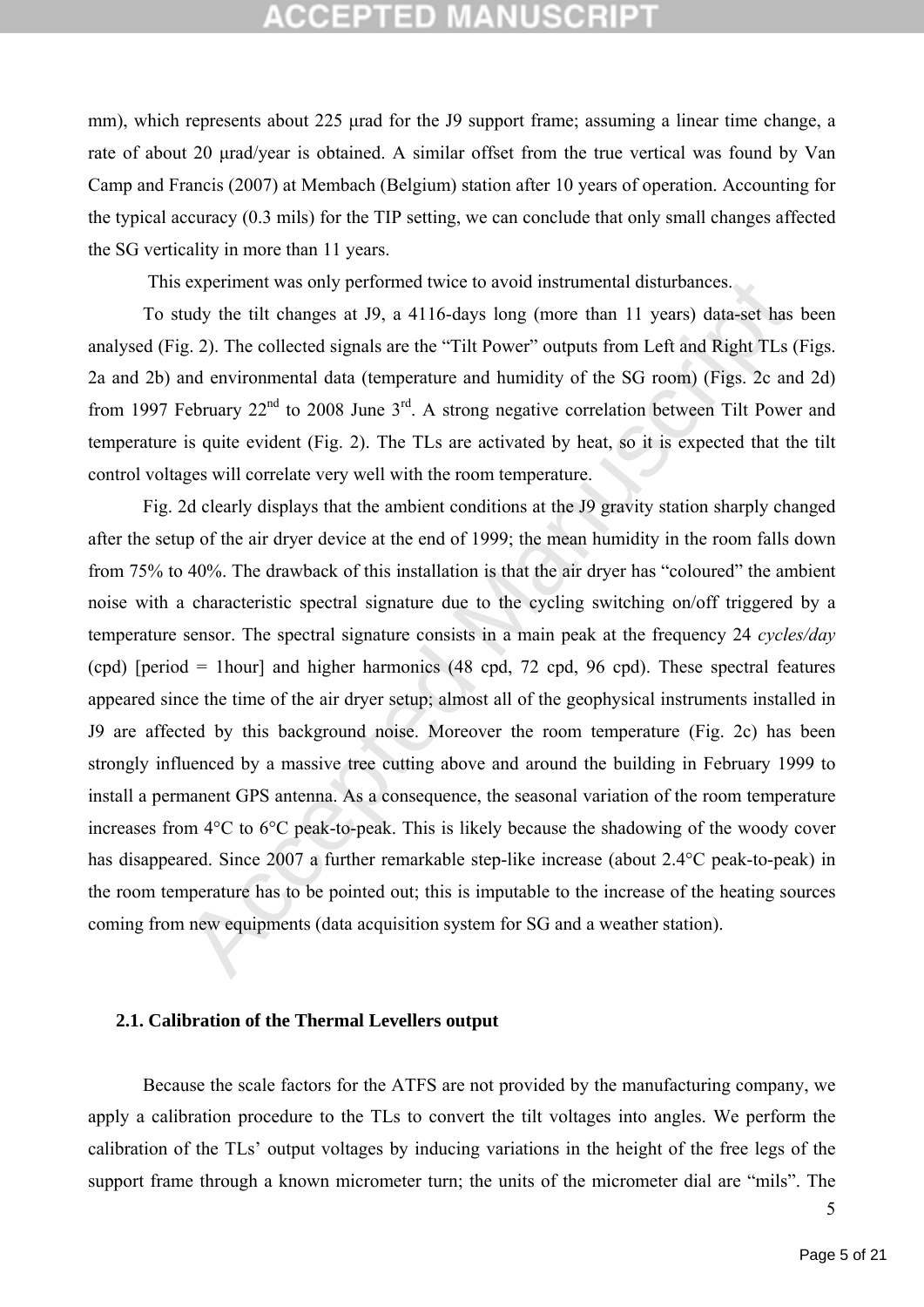# **CCEPTED MANUSCRIP**

conversion factor furnished by GWR is that 4 complete dial revolutions (= 100 mils) correspond to a height change of 2.54 mm. Knowing the length of the support frame, we convert the micrometer mils into angles. The calibration test is done by setting the tilt electronics GEP-2 in the RUN mode to activate feedback on any tilt changes. When the tilt levelling system is operating in tilt feedback, the ATFS responds to the frame tilting by adjusting the power to the TLs to keep the tiltmeter reading (Tilt Balance) at a null voltage. Starting with the left micrometer we perform the calibration by inducing several step-like changes in the TL height through precise dial turning and operating on the micrometers one by one. To avoid possible sources of systematic errors and remove any backlash out of the micrometer, we first overshot the targeted dial value, then turn down to it. The elapsed time between two steps is about 30 minutes so that the disturbance fades out. The TLs output during the calibration test is shown in Fig. 3. After the signal is stabilized, we fit the data to the micrometer changes, the latter being converted into angle units. A least-square fit (Figs. 3b, 3d) provides the scale factors to convert TL voltages into angles (Tab. 1).

Balance) at a null voltage. Starfing with the left micrometer we perform the calibs<br>veveral step-like changes in the TL height through precise dial turning and operatities one by one. To avoid possible sources of systemat We setup a validation test to check the calibration obtained by means of the micrometer manipulations. The spectral features of the available data-set allow us to use a different methodological approach to calibrate the Tilt Power signal. The amplitude spectra of the hourly decimated Tilt Power and room temperature are drawn in Fig. 4; only the long-term polynomial trend is removed from the signals. The spectra clearly show the existence in both the temperature and Tilt Power signals of an annual harmonic component (frequency  $= 0.00273$  cpd) (Figs. 4a, 4c) and peaks in the solar bands at 1 cpd, 2 cpd and harmonics (Figs. 4a, 4b). Zooming in on the frequency range  $0 - 4$  cpd (Fig. 4b), we see that the temperature spectrum displays a single peak at 2cpd, as expected, and the spectra of the Tilt Power are characterized by a double peak: the first one at the thermal frequency of 2 cpd and the second one at a frequency of 1.93 cpd, in the range of the M2 tidal band. To separate the spectral components having a thermal origin from the tidal ones, a coherence analysis has been performed (Fig. 5). Actually we use an approach slightly different from the classic cross-spectral analysis in defining coherence function . We computed a set of frequency– dependent cross-correlation factors. The procedure, described by Riccardi et al. (2007), can be summed up as follows: first, we filter the time-series by means of a set of pass-band filters with a narrow bandwidth (0.01 cpd), then we apply a regression analysis to the filtered signals and account for the correlation factors in each frequency band. Considering that the "coherence function" is a cross-correlation in the frequency domain, our procedure is equivalent to the classic one. The main advantage of this approach is that it provides the sign of the coherence to investigate whether there is an inverse or direct correlation in each frequency band, summing up the information coming from both the amplitude and phase cross-spectrum. We apply this analysis to, first, the Tilt Power and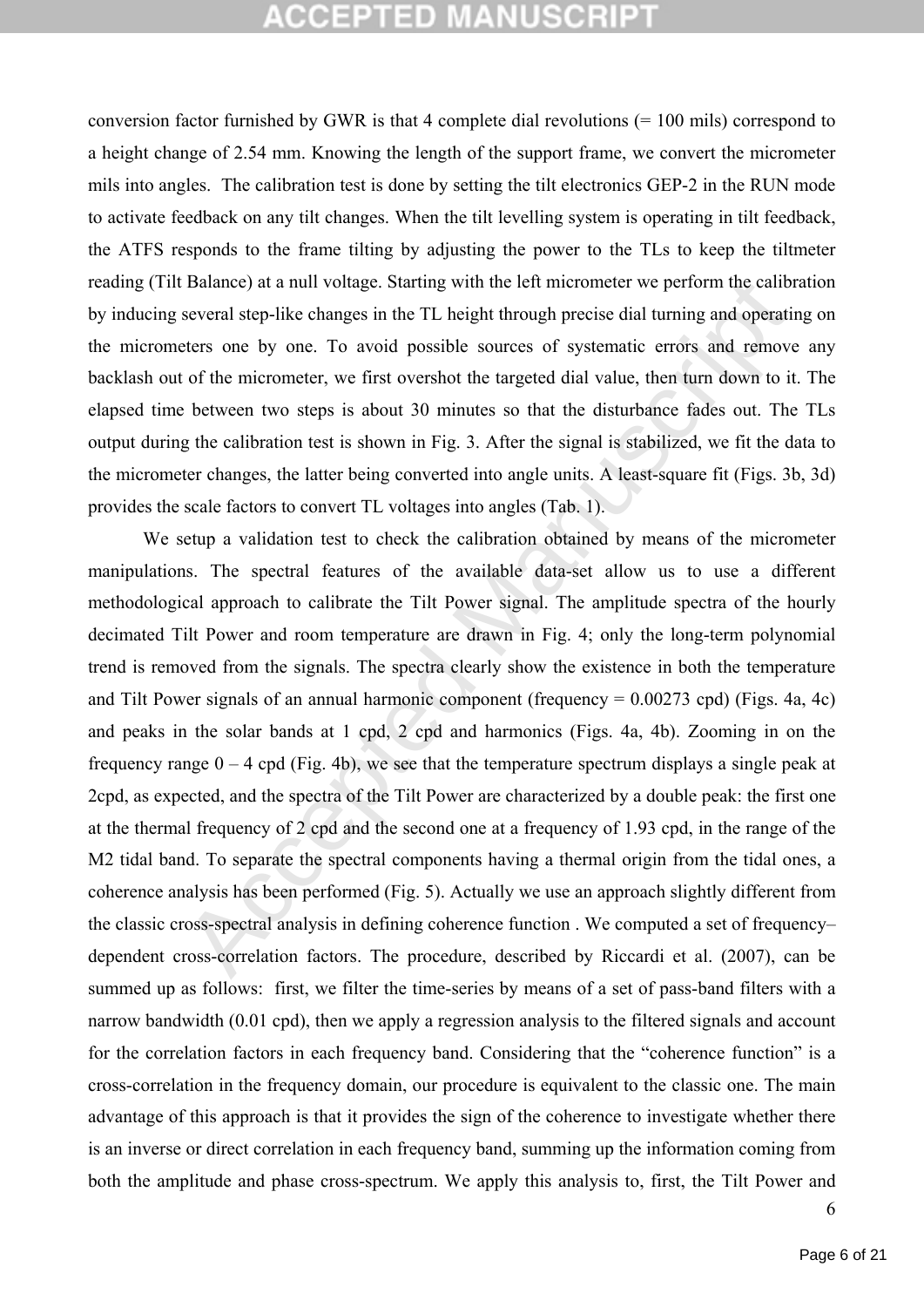## **CCEPTED MANUSCR**

temperature, and, next, the Tilt Power and theoretical tilt due to the solid Earth tide. As expected, the correlation between TL and temperature signals is characterized by two features: (i) a background level scattering around a mean value - 0.5 and (ii) a line spectrum at the harmonics of the day (1 cpd, 2 cpd) owing to the effect of the solar heating; there is no line at the M2 frequency. On the contrary, the coherence between the TL and body tide shows a background scattering around 0 and a line spectrum at the harmonics (0.93 cpd, 1 cpd, 1.93 cpd, 2 cpd), which include highamplitude tidal waves O1, PSK1, and M2. So, we conclude that the spectral peak at 1.93 cpd has a tidal origin. It is noteworthy that the sensitivity of the ATFS is good enough to detect the tilt associated to the solid Earth tides, provided that the time-series of the Tilt Power are sufficiently long to allow a suitable stacking of the "weak" tidal signal.

spectrum at the harmonics (0.93 cpd, 1 cpd, 1.93 cpd, 2 cpd), which include<br>tal waves O1, PSK1, and M2. So, we conclude that the spectral peak at 1.93 cpd<br>It is noteworthy that the sensitivity of the ATFS is good enough t Consequently, we use the theoretical tides to calibrate the TL outputs. We compute the tilt due to both the body tides, for the Wahr-Dehant (WD) Earth model, (Dehant et al., 1999) and the ocean tide loading (OTL) (Boy et al., 2003) according to model FES04 (Letellier, 2004; Lyard et al., 2006). We obtain the scale factors from the ratio between the spectral amplitudes of the theoretical tidal signal and Tilt Power: the results are listed in Tab. I. As the OTL effect is only available for North-South and East-West directions, we applied this correction exclusively to the Right TL, which is almost East-West oriented (ref. Fig. 1). The results obtained in the frequency domain match pretty well those collected by the micrometer manipulations; they deviate less than 10% from each other.

Still willing to validate the calibration factors, we make a tidal analysis (Wenzel, 1996) of the Tilt Power signals calibrated by using the factors coming from the calibration test. For the M2 tidal wave, we obtain a tidal tilt factor (*γ*) and a phase in agreement with the Earth models (Tab. II) (Wenzel, 1996; d'Oreye, 2003; Jahr et al., 2006).

### **2.2. Analyses of the calibrated Tilt Power signal**

In order to get insight into the possible sources of the observed tilt changes, we filter out the different components (Fig. 6) of the signal to make a better correlation analysis between the Tilt Power and temperature in different spectral bands. In fact, the Tilt Power and temperature time series show common features at different frequencies: a polynomial long-term trend and an annual periodic signal. The detrended and low-pass filtered (*cut-off frequency = 0.01 cpd*) time series are plotted in Figs. (6a), (6b) and (6c). By subtracting them from the raw signals, we obtain the highfrequency components shown in Figs (6d), (6e) and (6f). We apply the frequency dependent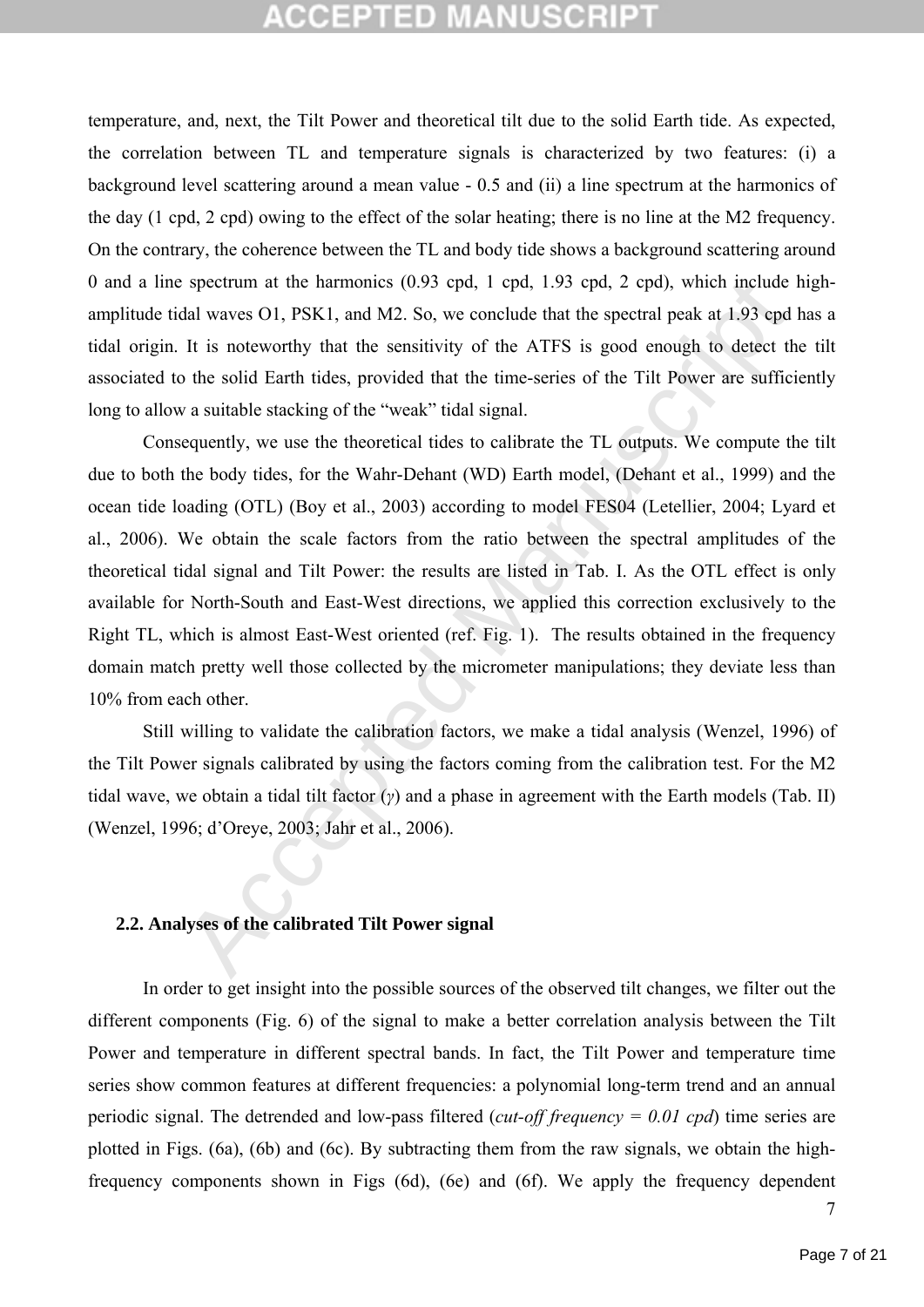## **CCEPTED MANUSCRIPT**

correlation analysis to the filtered data to investigate the linearity of the temperature influence on the Tilt Power signal and recover the thermal admittance function (Fig. 7). To better define the transfer function of the temperature effect on Tilt Power, we compute a frequency dependent admittance. Both the correlation function and admittance have the smallest negative values at low frequency ( $0.5$  cpd) and at the frequency of the thermal harmonics (1 cpd, 2 cpd...). This implies that the Tilt Power and temperature are almost perfectly anti-correlated and that most of the TL signal has a thermal origin. The good coherence at low frequencies comes from the annual variation of both the temperature and Tilt Power, which dominates the signals. The behaviour of the admittance function in the frequency domain confirms these results (Fig. 7); in fact, the thermal influence on Tilt Power in the different spectral bands closely follows the correlation function.

Finally, we tried to address the question whether uncompensated tilts can affect the observed gravity changes. We compute the gravity variation due to the observed tilt changes (Fig. 8a) accounting for the previously mentioned tilt dependence of  $4.9 \times 10^{-3}$  nm/s<sup>2</sup>/µradian<sup>2</sup>.

Power and temperature are almost perfectly anti-correlated and that most of the<br>thermal origin. The good coherence at low frequencies comes from the annual vari<br>temperature and Tilt Power, which dominates the signals. The In case the SG should operate without the ATFS, which keep the meter vertical, tilt changes would induce a huge gravity signal; it would be as large as the solid Earth tides, making the meter unusable for gravity record. Moreover we check whether only the non-thermal tilt was uncompensated by the ATFS. To separate the thermal and non-thermal Tilt Power signals, we use the frequency dependent admittance coefficients as parameters for the transfer function of the temperature influence on the Tilt Power. The Tilt Power signal reduced for the thermal effect is drawn in the Fig. (8b) and (8c). The high amplitudes of the residual signal from 1997 till 2000 show that the transfer function of the thermal effect computed by means of the admittance coefficients is inefficient in the first part of the time series; this is probably because we have neglected the time variation of the amplitude of the thermal effects. The temperature variations in the room were actually larger before the installation of the device for the temperature control in November 1999. That was also the case in 2002, when the air dryer was switched off during about two months to study the noise it generates.

Fig. (8d) displays the gravity variation induced by the non-thermal tilt changes. Just for having a comparison between a well known gravity signal and the gravity effect due to the nonthermal tilt changes, we also plot the gravity variation associated to the polar motion. This enables us to have an idea of the amount of the gravity signal that could be induced if the observed tilt was uncompensated. To answer definitely the question whether any inefficiency of the ATFS could alter the gravity signal, we compare the residual gravity changes (Fig. 8e) and the equivalent gravity effect due to the non-thermal tilt changes; they look uncorrelated. This means there is no obvious significant gravity variation due to uncompensated tilt.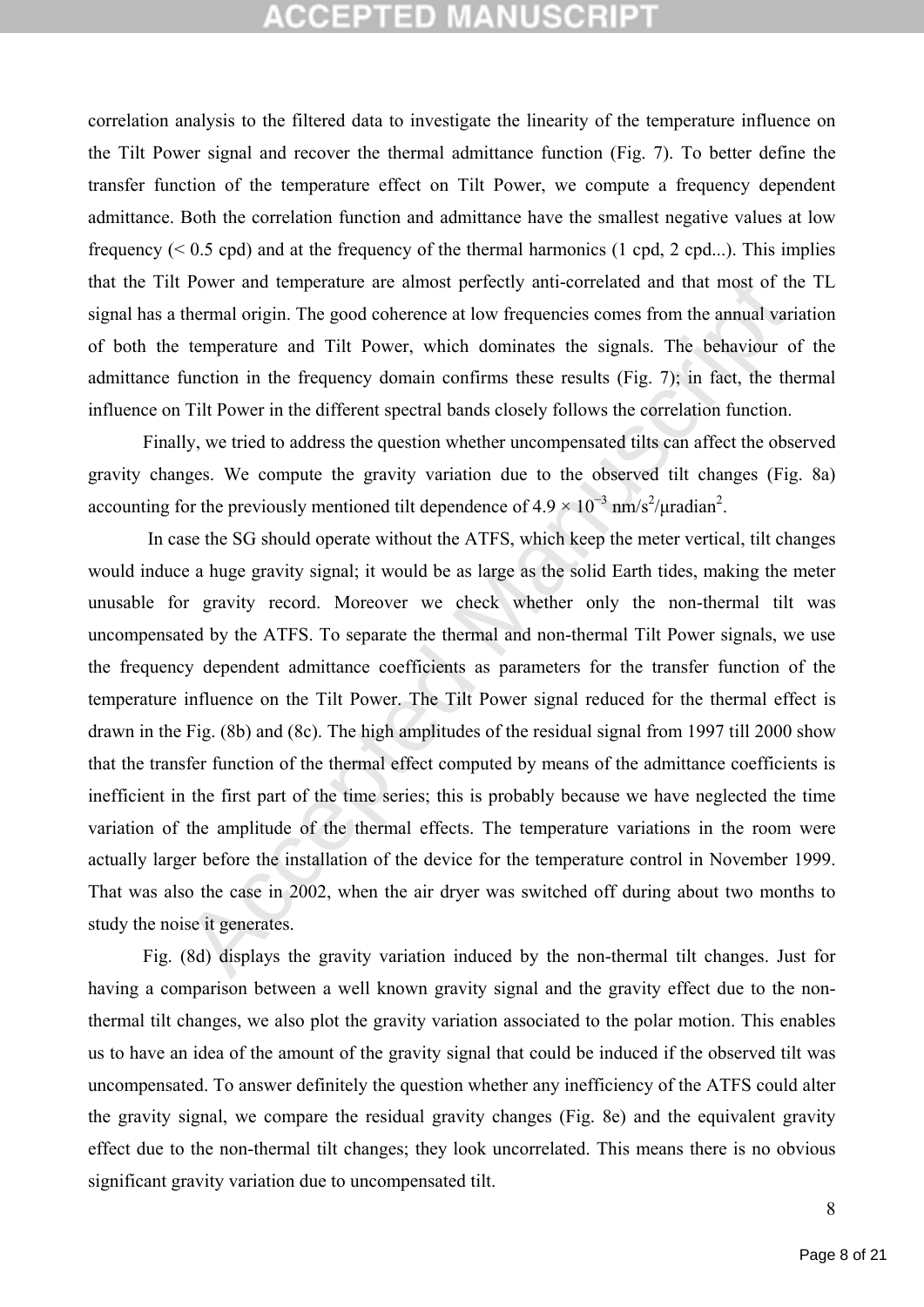# **CCEPTED MANUSCR**

### **3. Conclusions**

s not supposed to be real tilt. However our analysis shows that the tilt due to diff<br>phenomena, other than the thermal ones, can affect the collected Tilt Power signary<br>lear tidal signal sticks out from the time series; a To quantify the tilt sensed by superconducting gravimeter C-026, located 10 km north of Strasbourg, France, we have calibrated the Thermal Levellers (TLs) of the Active Tilt Feedback System (ATFS). As the TLs are activated by heat, the Tilt Power signals have mainly a thermal origin so it's not supposed to be real tilt. However our analysis shows that the tilt due to different geophysical phenomena, other than the thermal ones, can affect the collected Tilt Power signals. Actually a clear tidal signal sticks out from the time series; anyway it is hard to separate in the Tilt Power signal the real tilt from the pure thermal effect. Three simultaneous sources actually contribute to the recorded Tilt Power signals. The biggest one is the direct reaction of the TL to the room temperature changes; in that case the TLs behave as thermometers, but with a characteristic phase lag as long as 20 min. Furthermore feedback currents are generated by the tiltmeters in response to the tilt of the SG, which could be due to geophysical phenomena, e.g. the body tides; hydrology, ground deformation and to the thermo-elastic deformation due to the propagation of thermal waves into the building and surrounding ground. In fact the thermal expansion and contraction in response to daily and seasonal temperature fluctuations generate real movements of the building and pillar hosting the SG that are detected by the tiltmeters and other sensors. Even if the room temperature did not vary, real tilts up to several microradians would occur because of the daily heating and cooling of the pillar and building.

As expected we find that most of the observed Tilt Power signal has a thermal origin.

In summary, we detect:

- (i) a long-term trend of about 20 µrad/year,
- (ii) a strong annual component of about 200 µrad peak-to-peak,
- (iii) a diurnal component having an amplitude of 0.3 µrad,
- (iv) a semi-diurnal component of about 0.1µrad (the harmonics S3 and S4 are also evident),
- (v) a clear tidal component as large as 0.05 µrad in the semi-diurnal band.

The tidal effects clearly appear thanks to the large data stacking  $(>11 \text{ years})$ ; moreover they provide us with a tool to validate the results of the TLs calibration made by means of the micrometer height changes. It is noteworthy that Tilt Power signals contain not only the temperature changes, but even low amplitude tidal tilt signals. The tidal signals are likely detected by the tiltmeters inside the gravity sensing unit and routed to the TLs as feedback currents. Anyway it is hard to separate one signal from the other, namely recognizing which device senses the tilt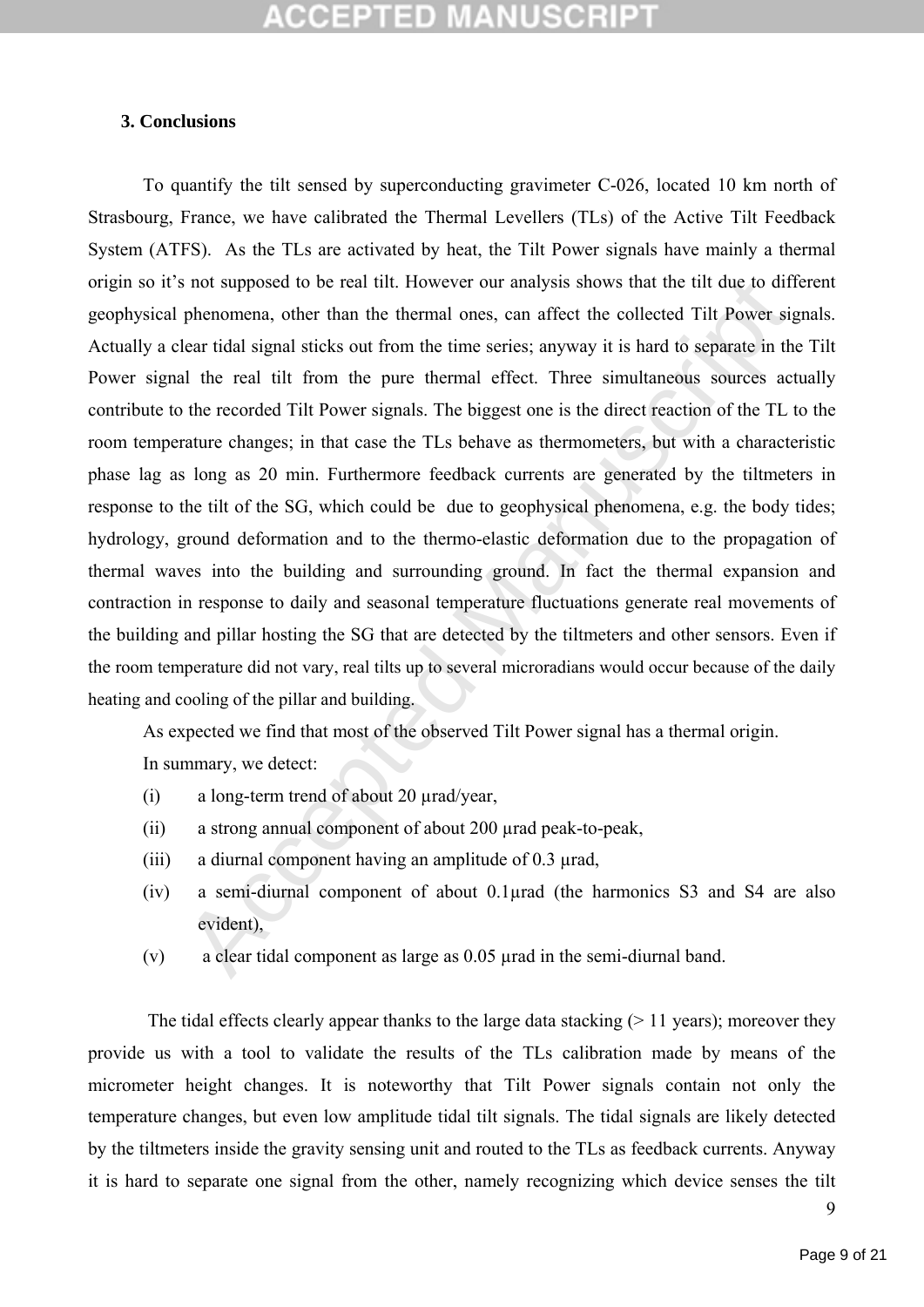changes. A step ahead would consist in installing an independent tilt sensor, for instance a bi-axial tiltmeter, aligned with the internal SG tiltmeters. This would enable us to better discriminate between the thermal signal and the real tilt.

but any changes in temperature or coming from whatever sources are concept for the high-frequency perturbations (period < 15 min) so that no significant relegative signal. It follows that it is not recommended to let the m Thus we can conclude the efficiency of the ATFS device is at a suitable level to guarantee high accuracy gravity measurements and inherent time stability. TLs are very sensitive to the room temperature, but any changes in temperature or coming from whatever sources are correctly balanced, except for the high-frequency perturbations (period < 15 min) so that no significant tilt changes alter the gravity signal. It follows that it is not recommended to let the meter operate without this tilt compensation system, because the tilt changes would remarkably affect the measured local gravity as a whole and the long-term trend signal (drift) too.

**Acknowledgements** The authors thank W. Zürn and T. Jahr for their valuable comments that significantly improved the paper.

### **References**

- Amalvict, M., Hinderer, J., Boy, J.-P., Gegout, P., 2001. A 3 years comparison between a superconducting gravimeter (GWR C026) and an absolute gravimeter (FG5-206) in Strasbourg (France). J. Geodetic Soc. Japan 47 (1), 334–340.
- Amalvict, M. and J. Hinderer, 2007. Is the calibration factor stable in time? paper presented at First Asian Workshop on SGs, Taiwan, March 2007.
- Berger J., 1975. A Note on Thermoelastic Strain and Tilts. Journ. Geoph. Res., vol 80, pp 274-277.
- Boy, J.-P., Llubes, M., Hinderer, J. and Florsch, N., 2003. A comparison of tidal ocean loading models using superconducting gravimeter data, J. Geophys. Res., 108, 2193, doi: 10.1029/ 2002JB002050.
- Dehant, V., Defraigne, P., Wahr, J.M., 1999. Tides for a convective Earth. Journal of Geophysical Research 104 (B1), 1035–1058.
- d'Oreye de Lantremange N., 2003. Inclinomètre à niveaux hydrostatiques de haute résolution en géophysique. Thèse présentée en vue de l'obtention du titre de Docteur en Sciences, Université Catholique de Louvain, 340 pp.
- GWRInstruments Inc., 1985. Superconducting Gravity Meter Model TT70 Cryogenic Refrigeration Operating Manual. San Diego, 179 pp.
- Hinderer, J. and D. Crossley 2000. Time Variations and Inferences on the Earth's Structure and Dynamics, Surveys in Geophysics, 21, 1-45.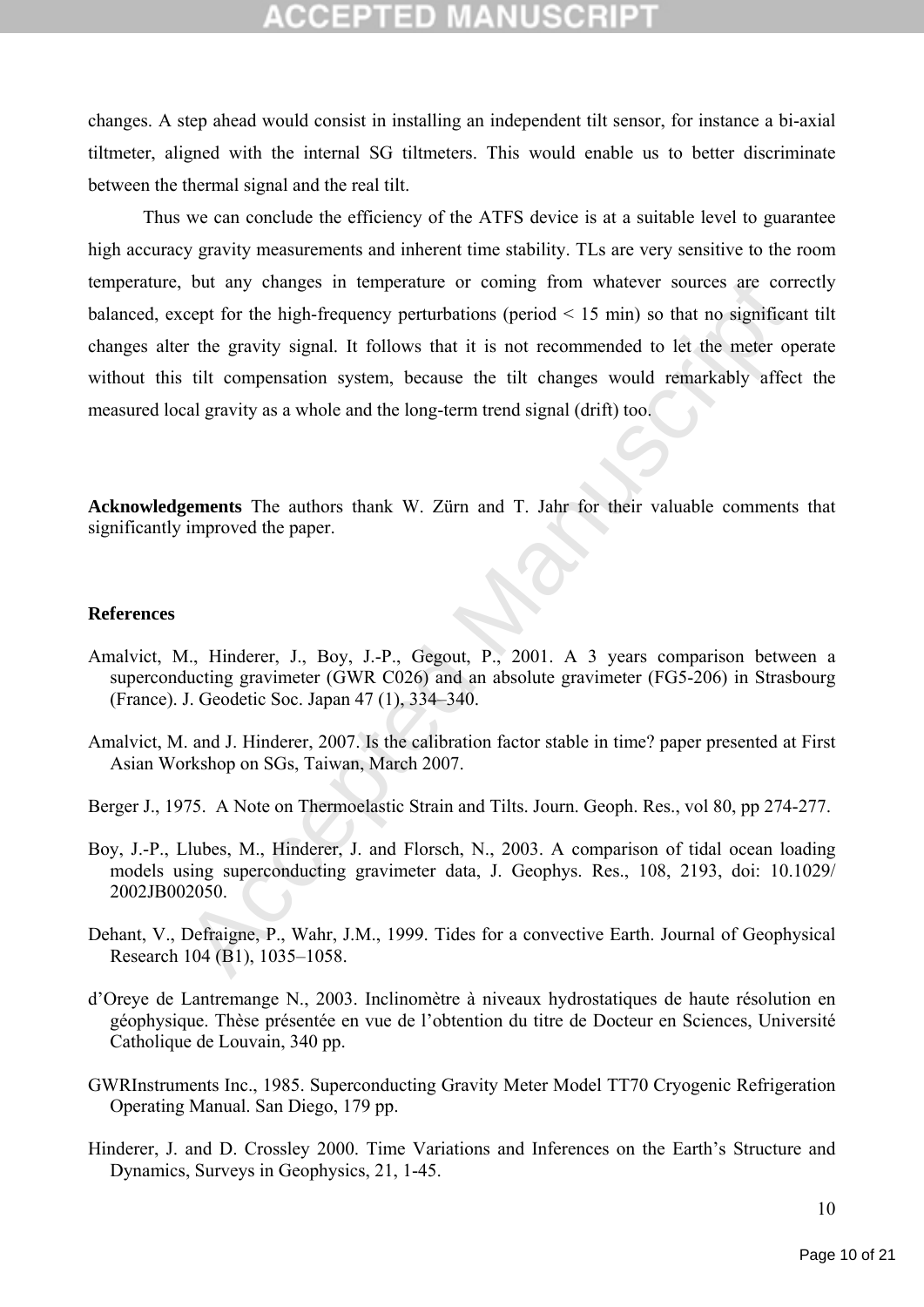# 3 D

- Hinderer, J. and D. Crossley 2004. Scientific achievements from the first phase (1997–2003) of the Global Geodynamics Project using a worldwide network of superconducting gravimeters, Journal of Geodynamics, 38, 237-262.
- Iwano S., Fukuda Y 2004. Superconducting gravimeter observations without a tilt compensation system. Physics of the Earth and Planetary Interiors, 147: 343–351, doi: 10.1016/j.pepi.2004.08.001.
- Jahr T., Letz H., Jentzsch G., 2006. Monitoring fluid induced deformation of the earth's crust: A large scale experiment at the KTB location/Germany. Journal of Geodynamics 41, 190–197.
- remeasured Manuscript (Initial induced deformation of the earth's critical Haupterium endines are experiment at the KTB location/Germany. Journal of Geodynamics 41, 190-197.<br>
2004. Etude des ondes de marée sur les plateux Letellier, T., 2004. Etude des ondes de marée sur les plateux continentaux. Thèse doctorale, Université de Toulouse III, Ecole Doctorale des Sciences de l'Univers, de l'Environnement et de l'Espace, 237pp.
- Lyard F., Lefévre F., Letellier T., Francis O., 2006. Modelling the global ocean tides: Modern insights from FES2004. Ocean Dynam 56(5–6): 394–415.
- Rerolle T., Florsch N., Llubes M., Boudin F., Longuevergne L. 2006. L'inclinométrie, un nouvel outil pour le suivi temporel des aquifères? C. R. Geoscience 338 : 775–786.
- Riccardi U., Hinderer J., Boy J., 2007. On the Efficiency of Barometric Arrays to Improve the Corrections of Atmospheric Effects on Gravity Data. Physics of the Earth and Planetary Interiors, 161, 224-242.
- Richter, B., Wenzel, H.G., Zurn, W., Klopping, F., 1995. From Chandler wobble to free oscillations: comparison of cryogenic and other instruments in a wide period range. Phys. Earth Planet. Int. 91, 131–148.
- Rosat, S., Hinderer, J., Crossley, D., Boy J-P., 2004. Performance of superconducting gravimeters from long-period seismology to tides. Journal of Geodynamics, 38, 461–476.
- Van Camp M., Francis O., 2007. Is the instrumental drift of superconducting gravimeters a linear or exponential function of time? J. Geod. 81:337–344, DOI 10.1007/s00190-006-0110-4.
- Warburton R. J., 1998. Optimizing the performance of the SG during the GGP. Presentation at 1<sup>st</sup> GGP Workshop July 1997 (Bruxelles), online: http://www.eas.slu.edu/GGP/gwrwrk1.html.
- Wenzel, H.-G., 1996. The nanogal software: Earth tide data processing package ETERNA 3.30. Bulletin d'Information des Marèes Terrestres 124, 9425–9439.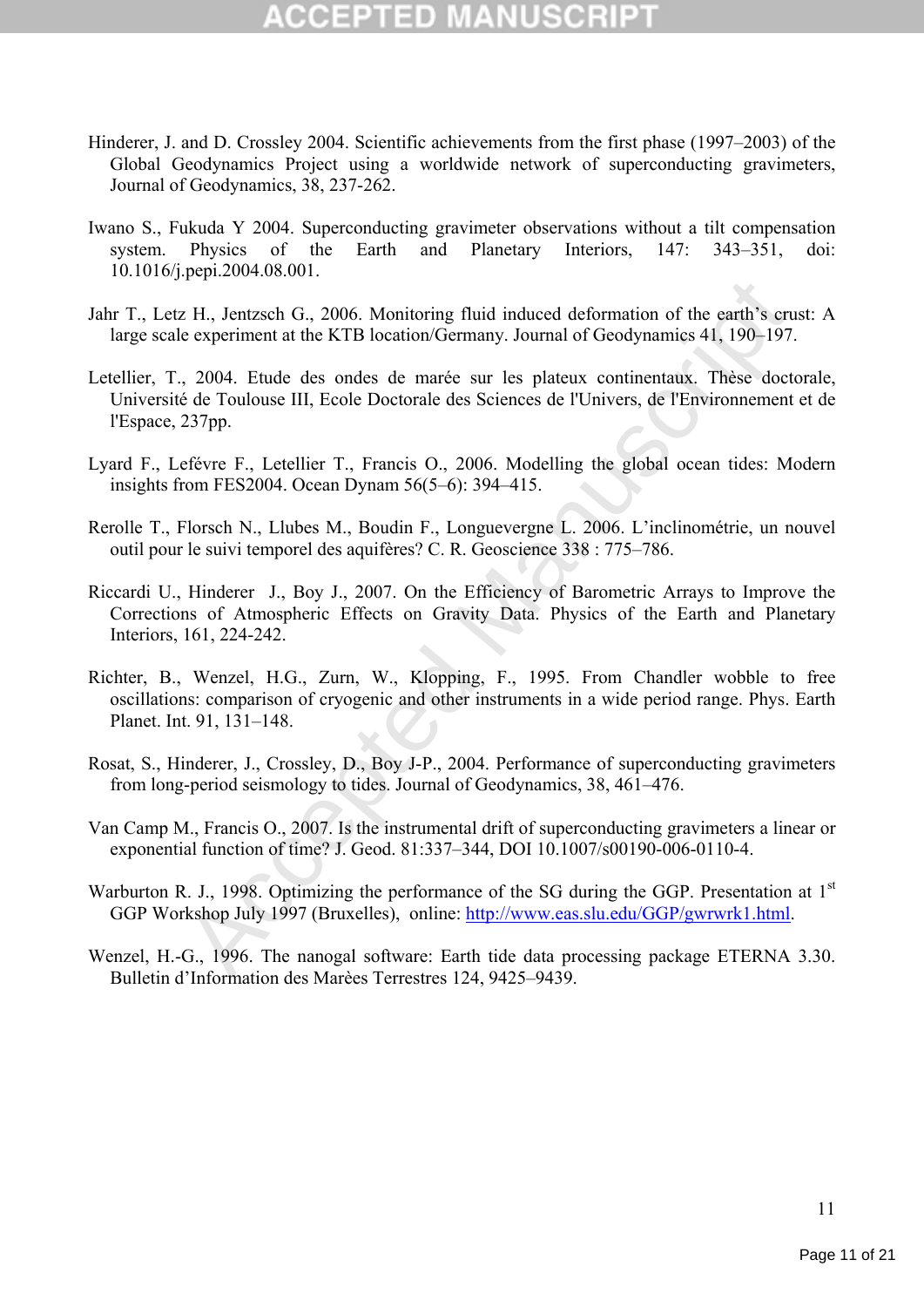## **Table and Figure Captions**

- **Table I**: Results of the TLs' output calibration through micrometer changes and its validation in the frequency domain. The values of the ratio between the spectral amplitudes of the theoretical tidal signal and Tilt Power are listed in the last two columns; the last ones have been computed for an ocean-less Earth (WD = Wahr-Dehant Earth model) and also accounting for the OTL effect (FES04).
- **Table II**: Parameters (*γ* and phase) for M2 tidal wave determined by means of harmonic analyses on Tilt Power signals; in the last two lines the theoretical values are given as a reference.
- **Figure 1**: Geometry and orientation of the tilt support frame and internal tiltmeters for the SG-C026 meter operating in Strasbourg gravity station J9.
- beaming of the state of the state of the state of the state of the manner of Tilt Power signals; in the last two lines the theoretical values are given eference.<br>
Significant Signals: in the last two lines the theoretical **Figure 2**: The Strasbourg hourly data sets from February 1997 until June 2008: (a) Left Tilt Power; (b) Right Tilt Power; (c) room temperature; (d) room humidity. A polynomial fitting is plotted to emphasize the existence of a long-term parabolic trend in both the Tilt Power and temperature signals.
- **Figure 3**: Output signals collected during the calibration test and fit results: (a, c) Left and Right Tilt Power outputs; (b, d) results of the least square fit; the values in the inset represent the micrometer changes expressed in mils.
- **Figure 4**: Amplitude spectrum of the Tilt Power signals and room temperature (a); detail focused on the tidal bands (b); detail focused on the lowest frequencies (c) to emphasize the annual peak.
- **Figure 5**: Correlation coefficients coming from a frequency-dependent regression analysis of the Left TL output versus both theoretical tilt tide and temperature.
- **Figure 6**: De-trended and filtered Tilt Power and temperature: (a)-(c) signals de-trended by means of a polynomial fitting (grey curve) and low-pass filtered ones (black curve); (d)-(f) highpass filtered signals.
- **Figure 7**: Correlation coefficients resulting from a frequency-dependent regression between Tilt Power signals and temperature; the thermal admittance is plotted too.
- **Figure 8**: Modelling of the equivalent gravity effect due to the tilt changes: (a) gravity effect due to the tilt changes (black curve); the solid Earth tide is plotted for the sake of comparison (grey curve). (b, c) Residual Left and Right Tilt Power signals reduced for thermal effect; (d) equivalent gravity effect induced by tilt signal plotted in (b) and (c); The gravity changes due to the Polar Motion (grey curve) is also drawn to have a reference; (e) Residual gravity computed for J9 station.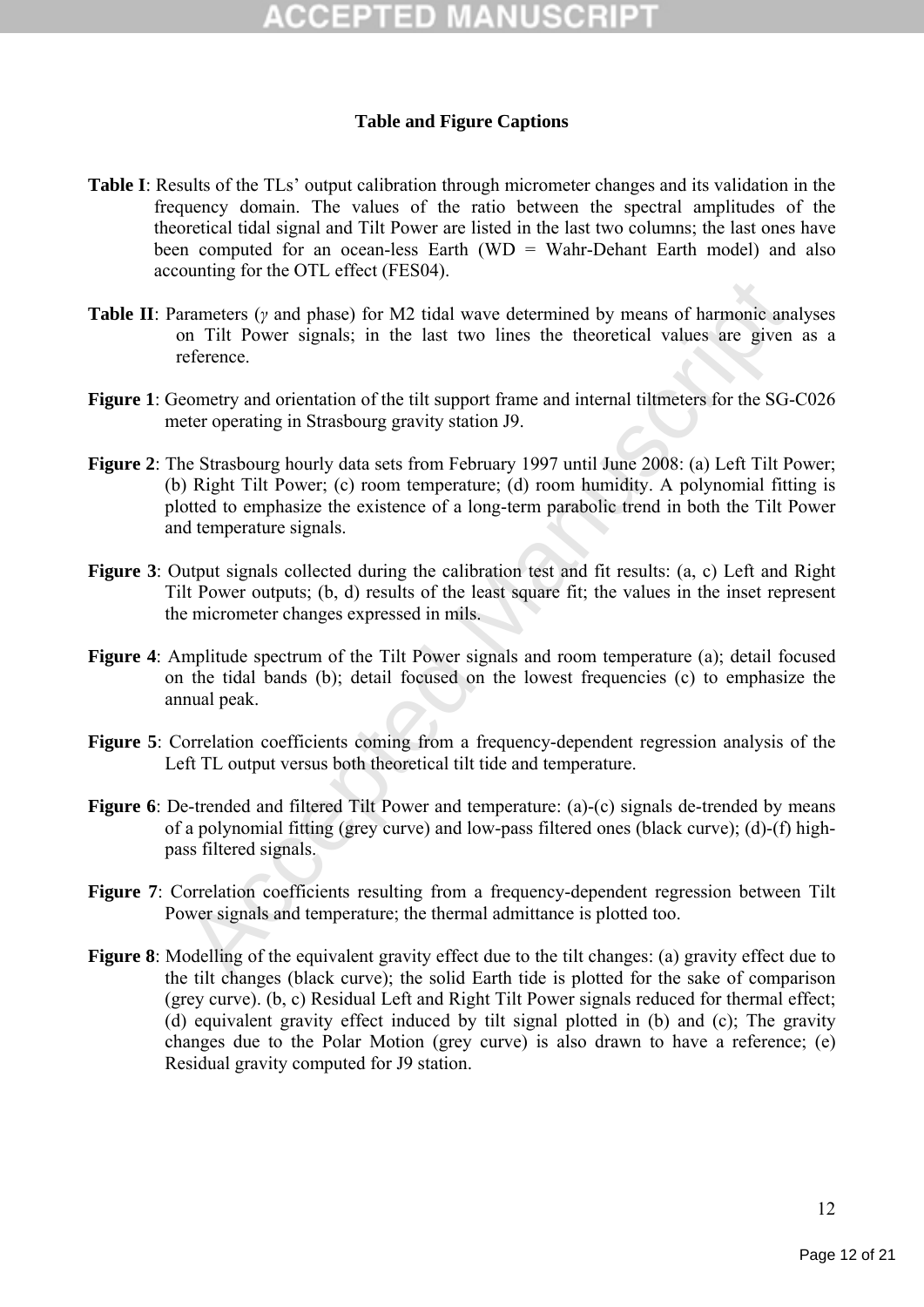#### **NUSCRIPT ACCEPT** ED

| × |  |
|---|--|
|   |  |

|       | <b>Micrometer changes</b> |                   | <b>Spectral Ratio</b> |                     |                           |
|-------|---------------------------|-------------------|-----------------------|---------------------|---------------------------|
| TLs   | mils/V                    | mm/V              | urad/V                | $WD$ ( $\mu$ rad/V) | $WD+FES04$ ( $\mu$ rad/V) |
| Left  | $16.8 \pm 0.2$            | $0.427 \pm 0.003$ | $200 \pm 2$           | 182                 | Undetermined              |
| Right | $15.05 \pm 0.08$          | $0.382 \pm 0.002$ | $179 + 1$             | <sup>62</sup>       | $170 \pm 11$              |

Table II

|                 |                 | <b>Phase</b> $(°)$ |
|-----------------|-----------------|--------------------|
| Right_TL        | $0.84 \pm 0.09$ | $1.48 \pm 6.0$     |
| Left TL         | $0.77 \pm 0.06$ | $-174.3 \pm 4.5$   |
| WD              | 0.70            |                    |
| <b>WD+FES04</b> | N 81            |                    |

**C**cepted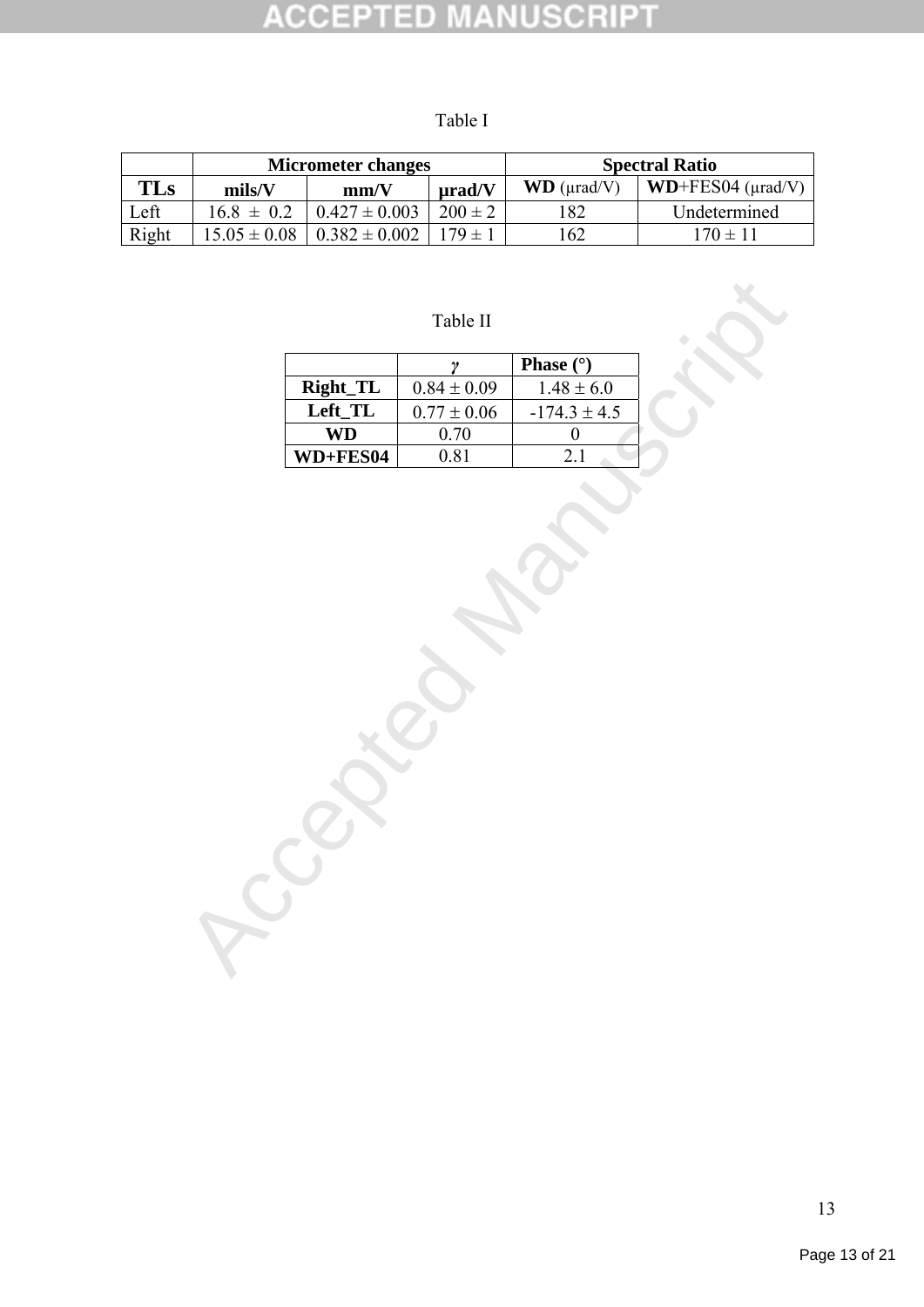#### **ACCEPTED NUSCRIPT** M ¥



**Figure 1**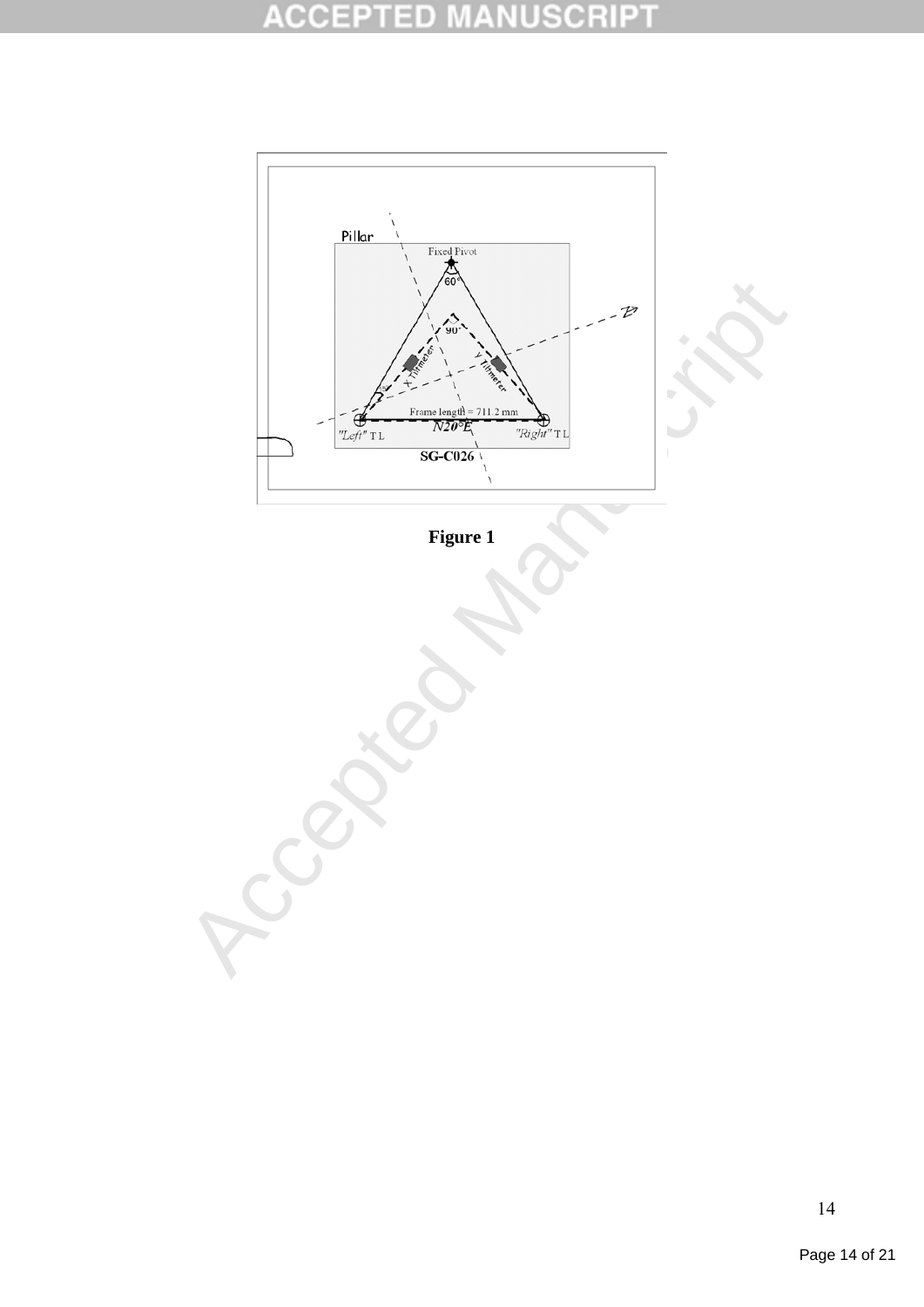

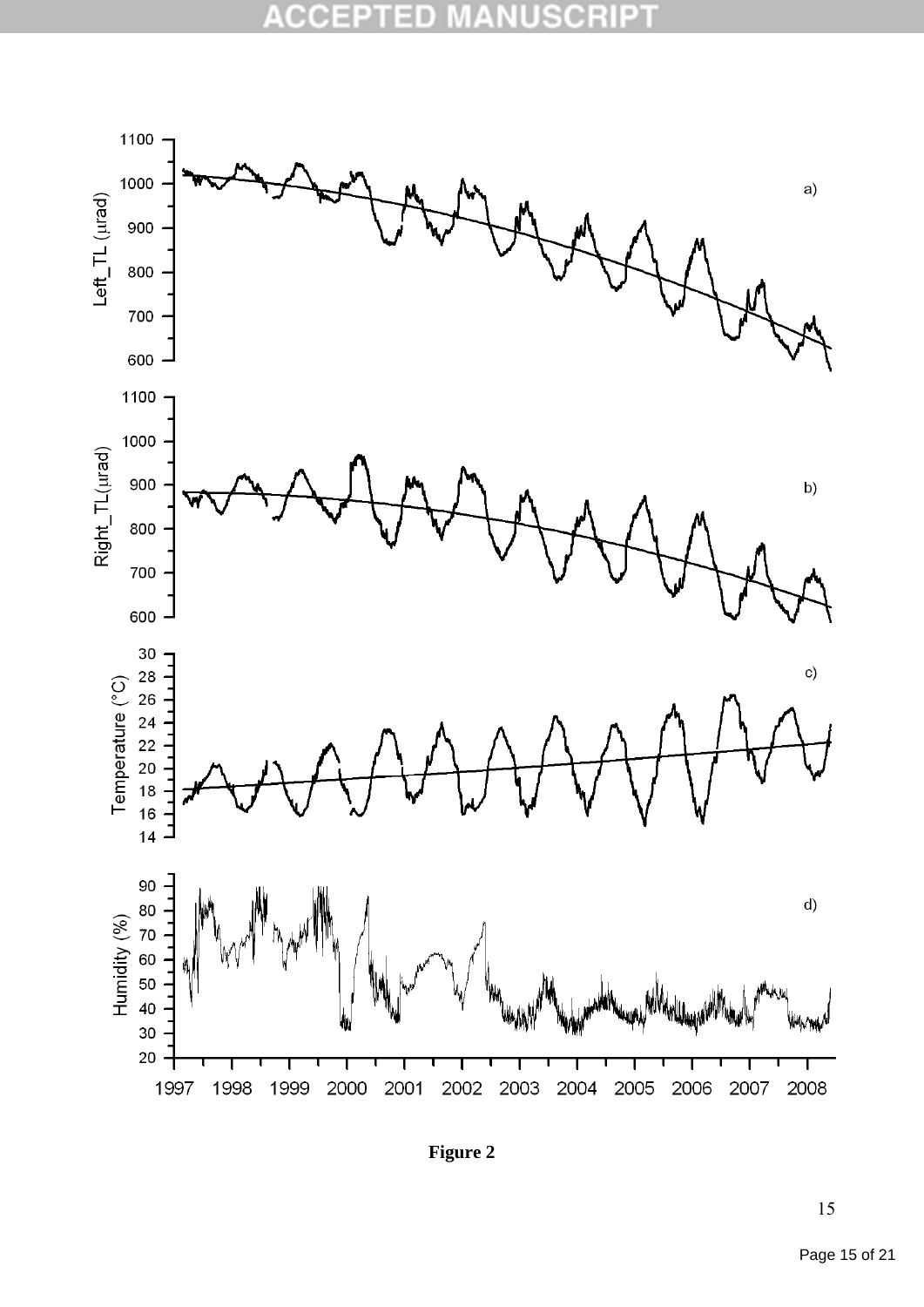#### CCE  $\scriptstyle\rm III$ D B)  $\blacksquare$  $\pm$ a



**Figure 3**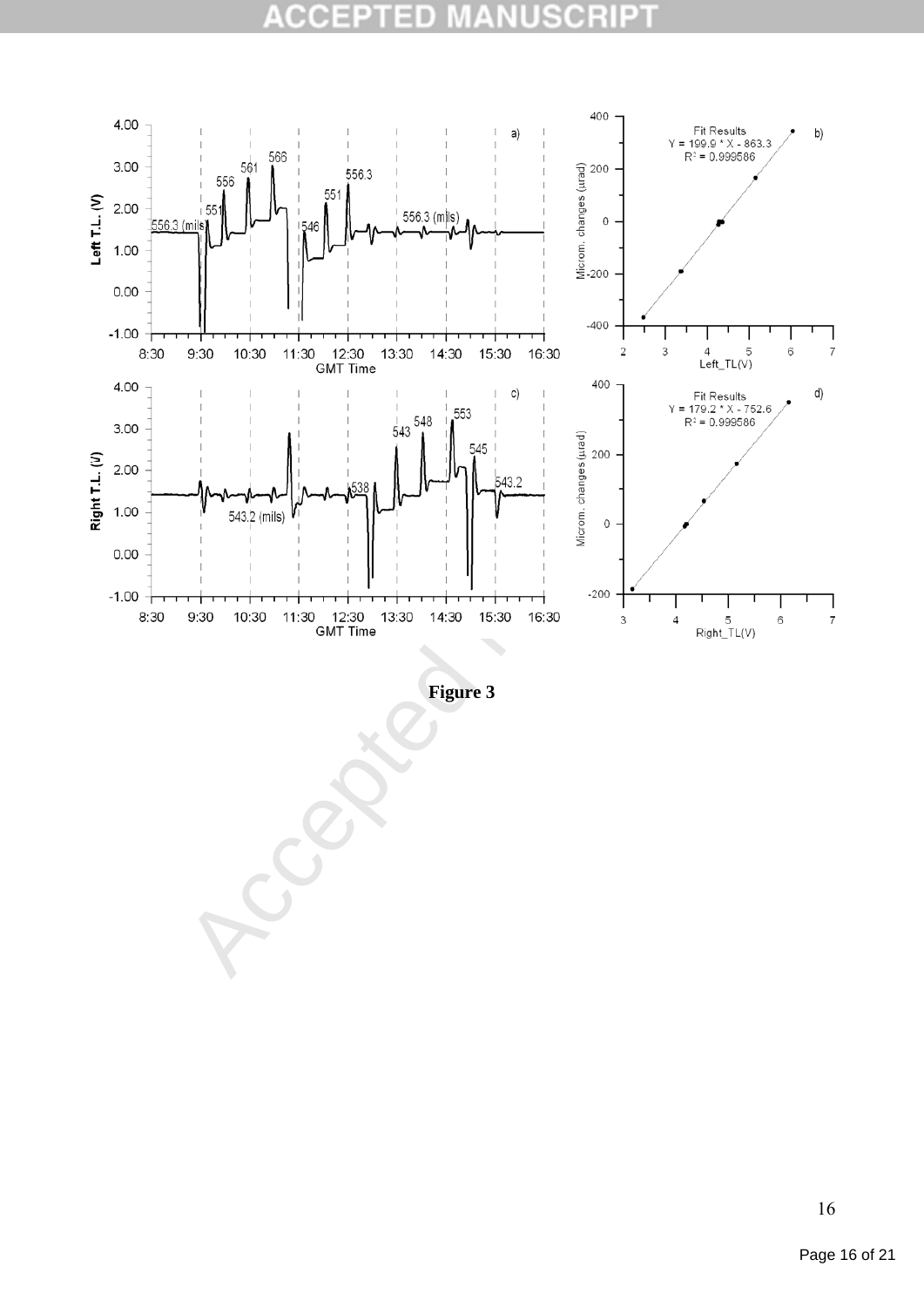#### CC Рī D C. Bł



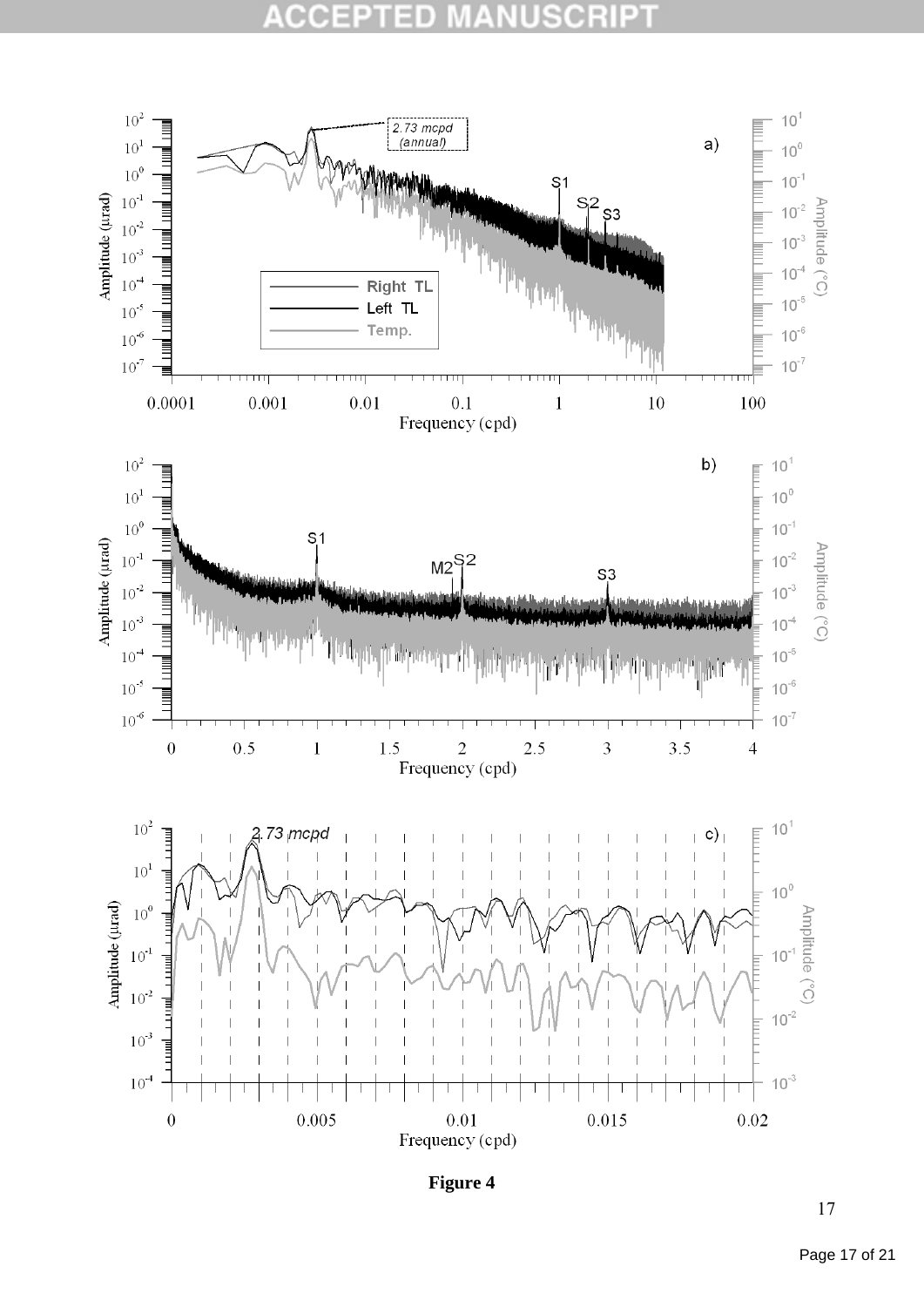#### C C ×  $\pm$ в E

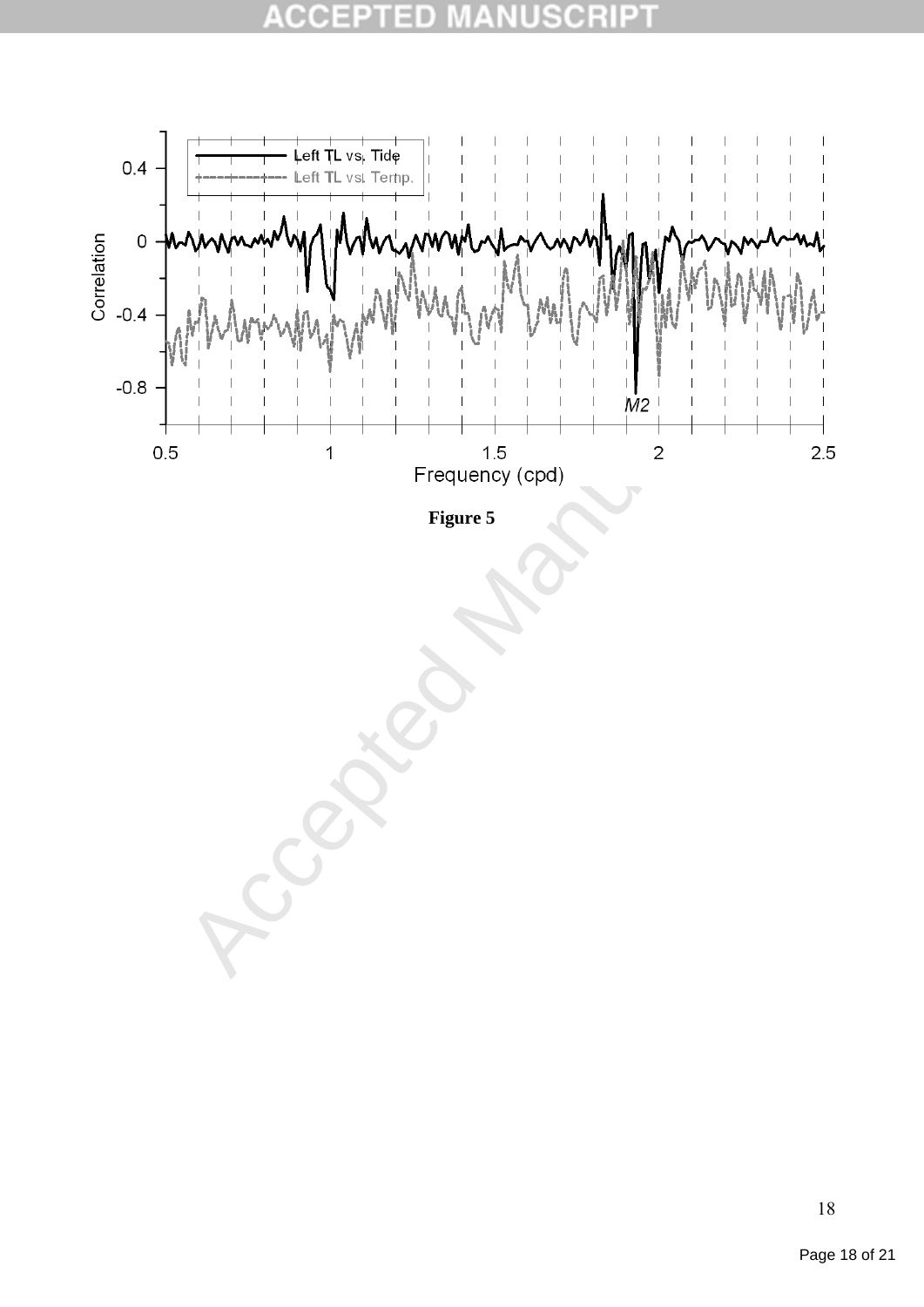#### CC Đ) Д D



**Figure 6**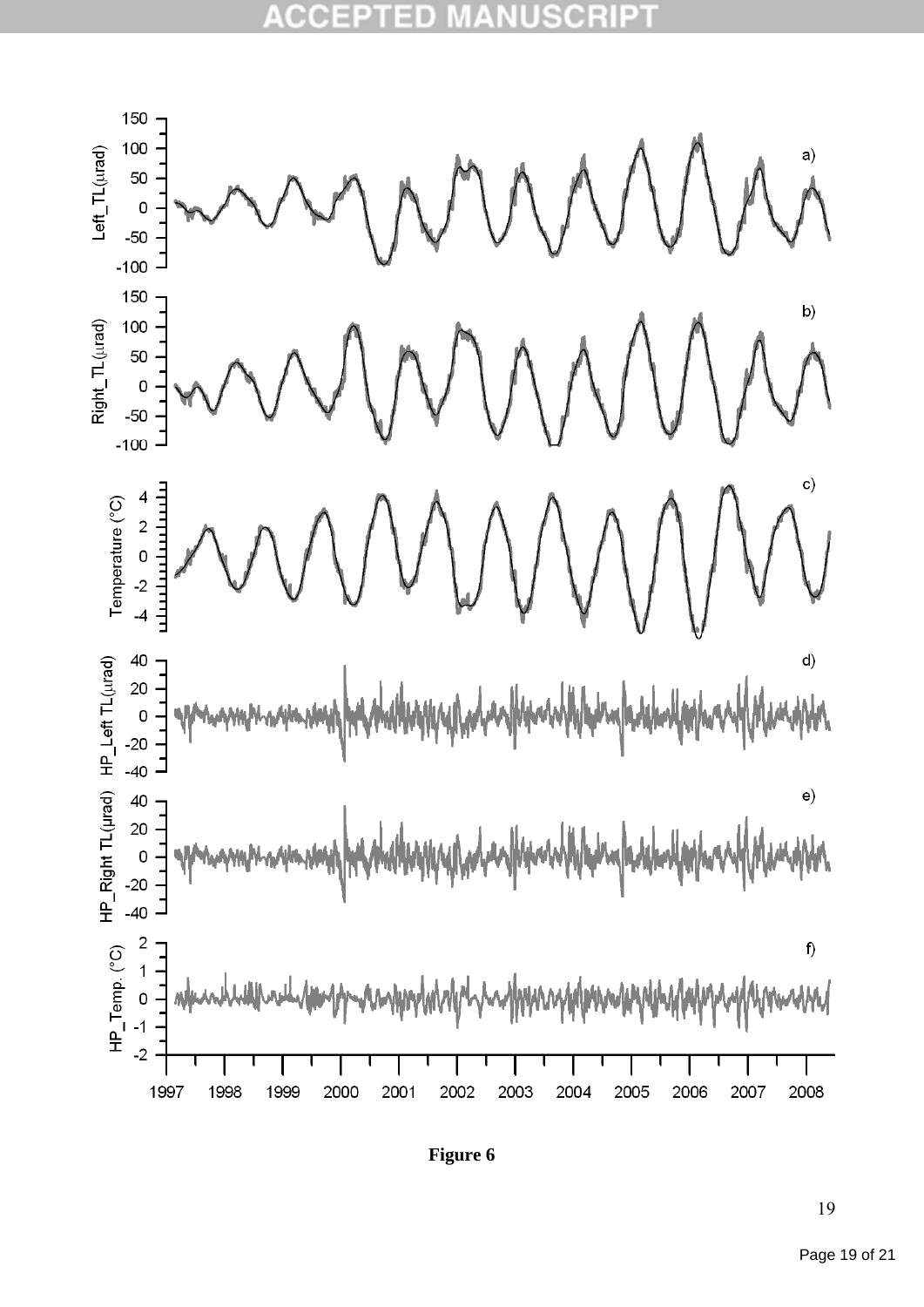#### CCE  $\mathbb{A}$ D  $\qquad \qquad \blacksquare$ E



**Figure 7**